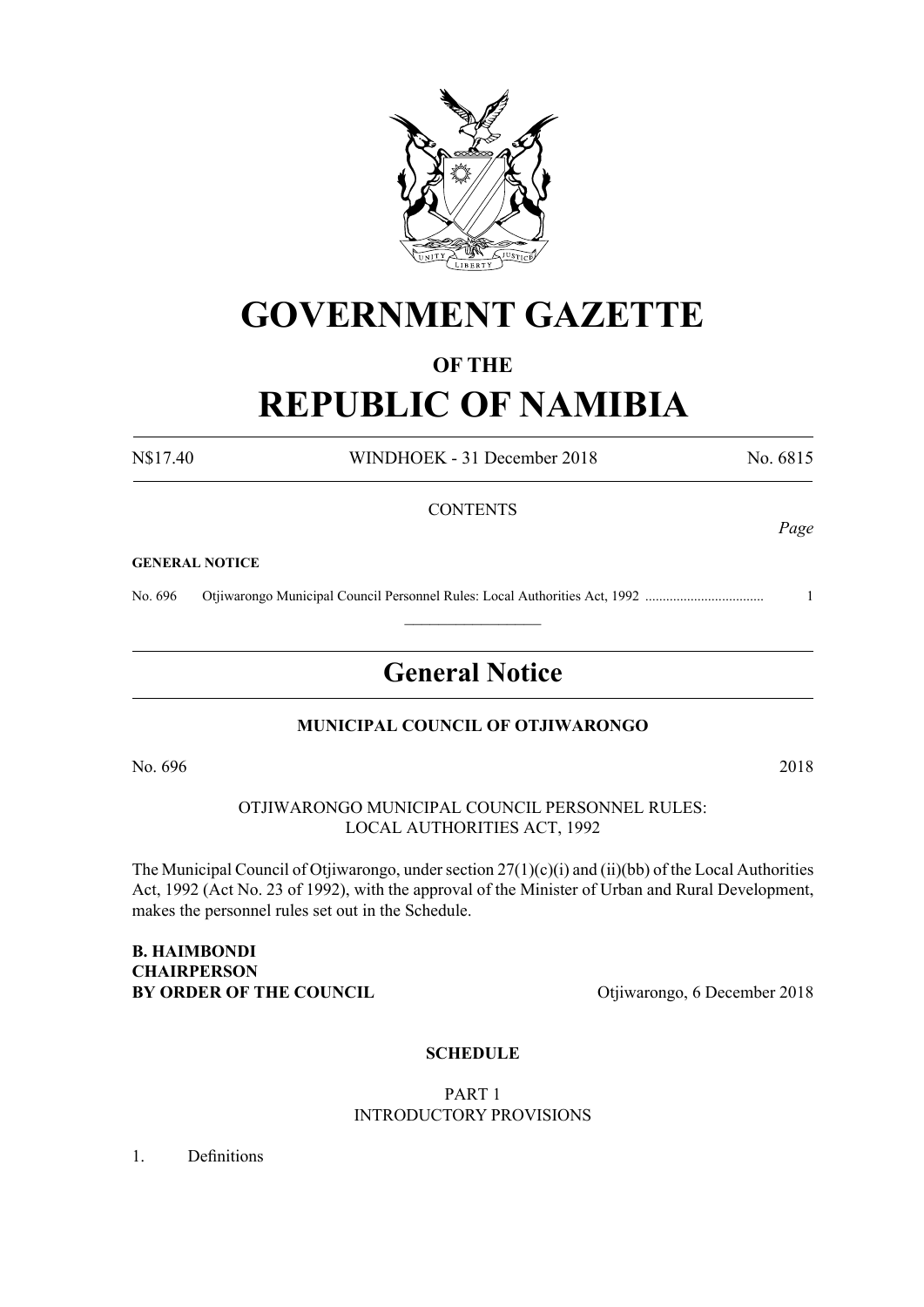# PART 2

# DETERMINATION OF REMUNERATION AND BENEFITS

- 2. Grading system
- 3. Wage structure and grading committee
- 4. Basic salary<br>5 Calculation of
- 5. Calculation of remuneration
- 6. Advance on salary
- 7. Overtime
- 8. Annual bonus
- 9. Performance bonus
- 10. Housing benefit
- 11. Medical aid fund
- 12. Pension fund
- 13. Motor vehicle allowance
- 14. Transport allowance
- 15. Subsistence and travelling allowance
- 16. Foreign expert
- 17. Acting allowance
- 18. Cell phone allowance
- 19. Classification of leave
- 20. Vacation leave
- 21. Cancellation, interruption or postponement of vacation leave
- 22. Compulsory vacation leave
- 23. Sick leave
- 24. Special leave
- 25. Maternity leave
- 26. Compassionate leave
- 27. Payments of vacation leave on termination of service

# PART 3

# DISCIPLINE, DISCHARGE AND SUSPENSION

- 28. Discipline<br>29. Guidelines
- Guidelines in dealing with actions that constitutes misconduct
- 30. Warnings with regard to types of inquiries
- 31. Types of warnings
- 32. Procedural fairness during disciplinary inquiry
- 33. Substantive fairness in disciplinary inquiry
- 34. Suspension
- 35. Persons conducting disciplinary inquiry
- 36. Appeals
- Form A
- Form B
- Form C

# PART 1 INTRODUCTORY PROVISIONS

# **Definitions**

**1.** In these rules, a word or expression to which a meaning has been assigned in the Act has that meaning and, unless the context otherwise indicates -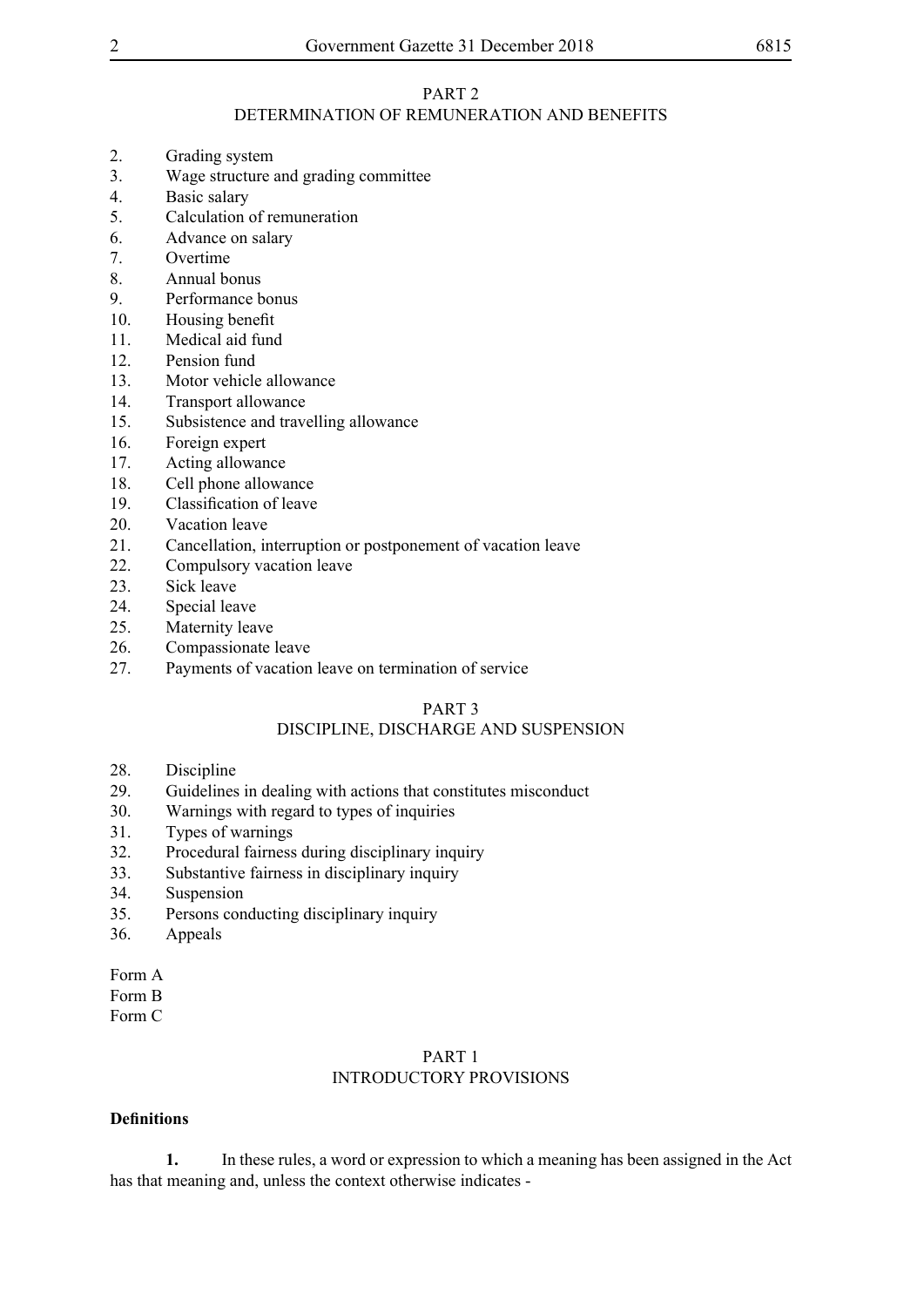"Central Government Policy Position (P.S.M. Circulars)" means any public service management circulars related to staff benefits issued by the Office of the Prime Minister and which have been made applicable to local authorities;

"close relative" means a spouse, a child, a parent, a grandparent, a grandchild, a sibling, a sister inlaw, brother-in-law, an uncle, an aunt, a cousin, a nephew, a niece, a father in-law or a mother in-law of the staff member concerned;

"grading committee" means the committee referred to in rule 3(2);

"grading system" means the job grading system referred to in rule 2;

"medical practitioner" means a medical practitioner as defined in section 1 of the Medical and Dental Act, 2004 (Act No. 10 of 2004);

"trade union" means a trade union with which the Council has concluded a recognition agreement; and

"the Act" means the Local Authorities Act, 1992 (Act No. 23 of 1992).

# PART 2 DETERMINATION OF REMUNERATION AND BENEFITS

# **Grading system**

**2.** The Council must, with the approval of the Minister, and after consultation with the relevant trade unions, approve of a job grading system and determine procedures to grade posts on its fixed establishment.

## **Wage structure and grading committee**

**3.** (1) The Council must adopt a wage structure and such wage structure must include market related benefits.

(2) After the implementation of the wage structure referred in subrule (1), the Council must establish a grading committee to implement the wage structure.

- (3) The grading committee must consist of the following seven members -
- (a) the head of the human resources department as the chairperson of the committee and an additional two representatives from that department;
- (b) two trade union representatives;
- (c) the chief executive officer or his or her deputy; and
- (d) a head of department, as determined by the chief executive officer.
- (4) The grading committee must -
- (a) evaluate job descriptions;
- (b) grade the post in terms of key performance areas; and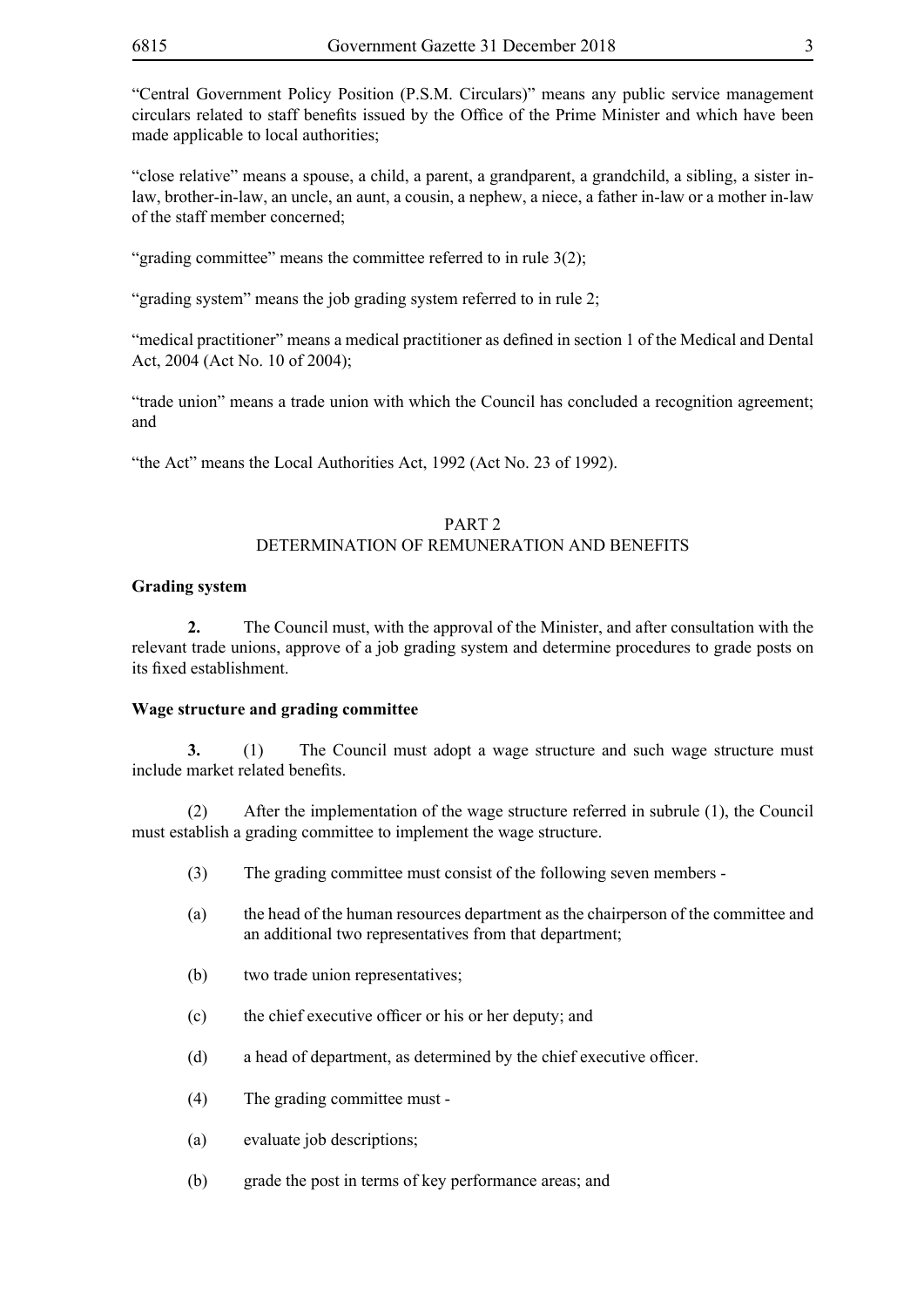(c) grade the posts created on the establishment.

# **Basic salary**

**4.** (1) The Council must pay a basic monthly salary to a staff member into the bank account of the staff member at Nampost Savings Bank or a banking institution registered in terms of the Banking Institutions Act, 1998 (Act No. 2 of 1998) on the last Friday of every calendar month or where the last day of a calendar month falls on a weekday, on that day, whichever day is the earliest.

(2) The staff member must furnish the human resources department with his or her banking details.

 (3) On the termination of service of a staff member, the staff member's final salary must be paid at the end of the month, as prescribed in subrule (1), in which the service is terminated.

(4) The salaries of staff members are subject to incremental progression as determined by the grading committee contemplated in rule 3.

(5) The grading committee may determine and award rewards based on performance and the rewards are independent of salary structures or salary notches.

 (6) A salary notch increase is not influenced by any additional qualifications obtained, unless the staff member successfully applies for a higher position where that qualification is a prerequisite.

 (7) The Council may, after five years of service of a staff member, horizontally adjust the salary of the staff member on the salary structure.

(8) A salary notch increase must be made by a structural percentile adjustment or across the board percentile adjustment that applies to all staff members.

(9) Where a staff member is paid a salary of a higher scale or notch than he or she was graded for, the Council must adjust the salary to the correct scale or notch and the staff member and the Council must together agree on how the excess salary paid to that staff member may be paid back to the Council.

(10) Where a staff member is paid a salary of a lower scale or notch than he or she was graded for, the Council must adjust the salary to the correct scale or notch and such staff member must be paid back the arrears.

# **Calculation of remuneration**

**5.** The salary of a staff member is calculated in accordance with one of the following methods:

(a) Monthly Remuneration  $=$  <u>Annual Remuneration</u> 12 (b) Weekly Remuneration  $=$  Annual Remuneration

52

(c) Daily Remuneration  $=$  In the case of a staff member who works a five day working week:

 Annual Remuneration 250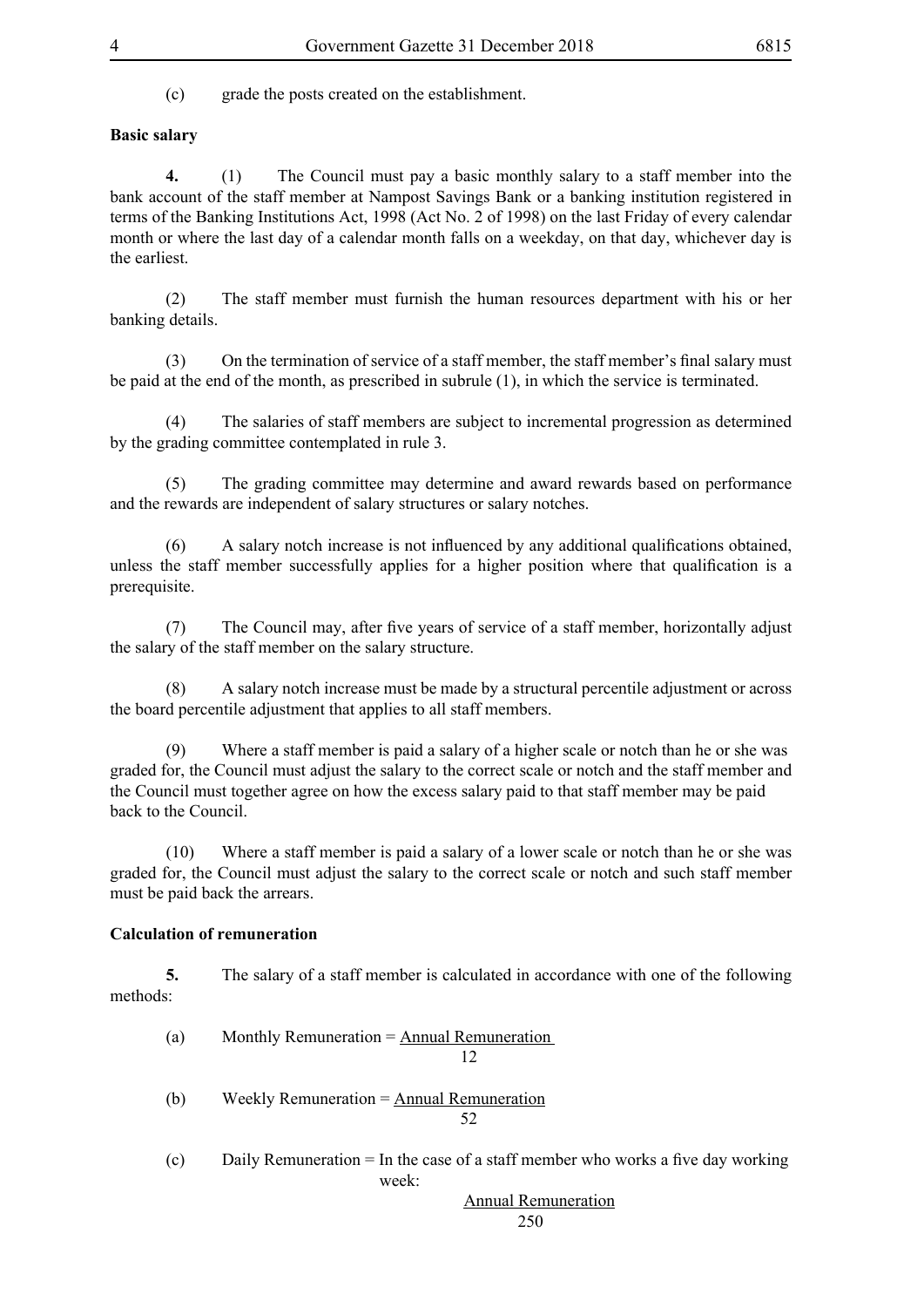(d) Hourly Remuneration  $=$  In the case of a staff member who works a five day working week:

Annual Remuneration X 1 250 number of working hours

per working day.

#### **Advance on salary**

**6.** (1) Only a permanent staff member qualifies for an advance on salary.

 (2) A staff member must apply to the chief executive officer for an advance on salary and the chief executive officer must consider the application and may either approve or not approve the advance, with reasons.

(3) An advance on the salary of the staff member is only payable in the event of a serious illness or death of a close relative or when a staff member is going on leave as contemplated in rule 20(6)

(4) An advance on salary may not exceed an amount equal to the pro-rata salary earned at the date of the application referred to in subrule (3).

(5) The same requirements set out in rule 26 regarding proof for compassionate leave apply to the application for an advance in salary.

(6) The Council may recover an advance on salary by deducting the amount in one instalment at the end of the month following the month in which the advance was approved by the chief executive officer.

#### **Overtime**

**7.** (1) The chief executive officer must on a regular basis assess the workforce and financial state of affairs of the Council and state the departments within the Council in which staff members may perform work on an overtime basis.

(2) The annual budget for overtime payments may not exceed 2% of the annual wage or salary budget of the Council.

(3) The management cadre of the Council is excluded from overtime payments.

(4) A staff member on leave may not be called back to work overtime.

(5) The Council must ensure that proper record is kept of staff members working overtime.

# **Annual bonus**

**8.** (1) An annual bonus or a thirteenth cheque, equal to the monthly basic salary of a staff member, is payable to the staff member at the end of his or her birthday month.

(2) An annual bonus is only payable to a permanent staff member.

(3) An annual bonus received by a staff member is taxable but pension may not be subtracted from the bonus.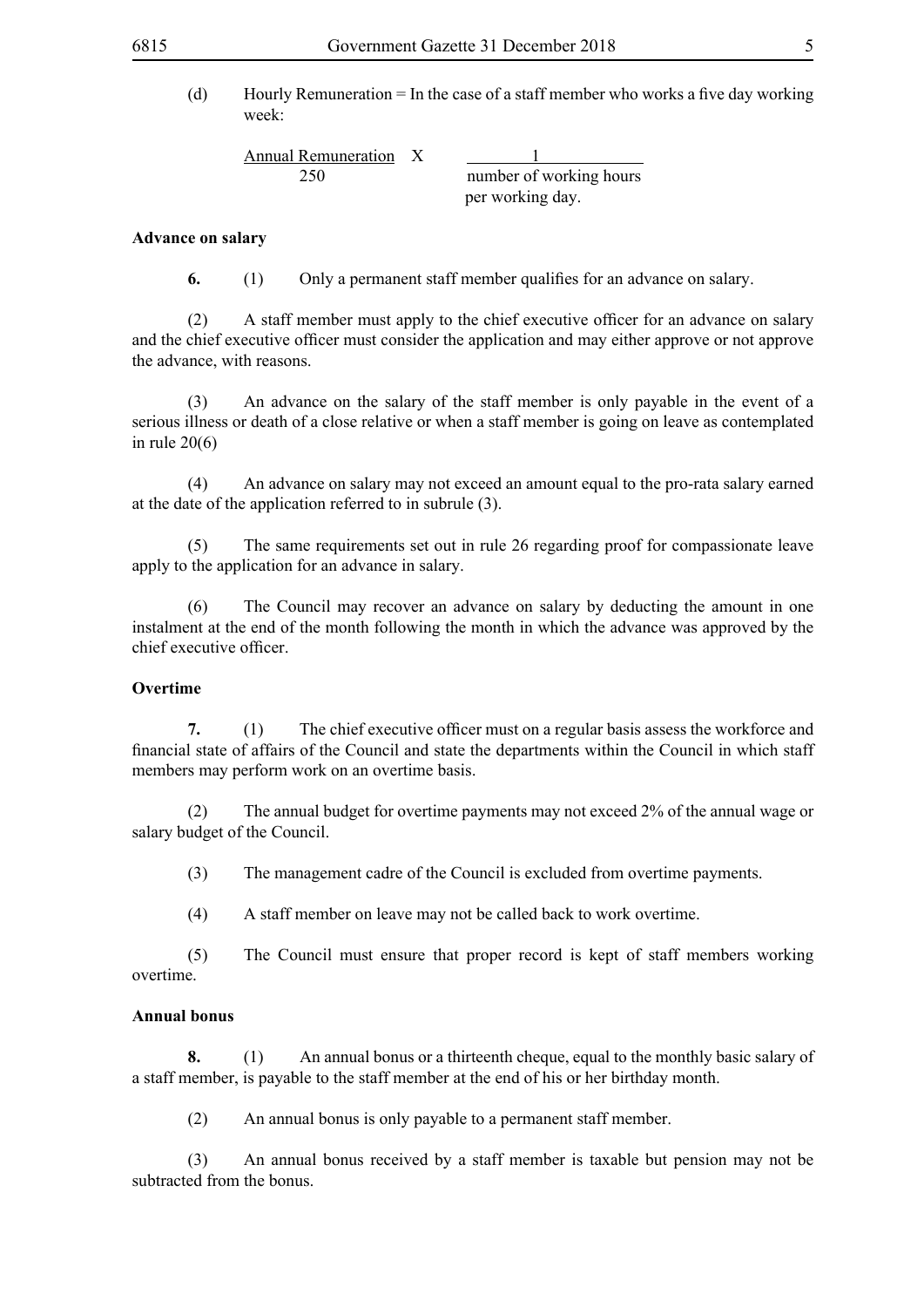(4) The chief executive officer does not qualify for an annual bonus where he or she receives a performance bonus in terms of the conditions of service.

# **Performance bonus**

**9.** The Council may, on the recommendation of the management committee and with the approval of the Minister, pay a performance bonus to a staff member based on his or her grading in terms of the Performance Management System of the Council, or, in the case of a chief executive officer, in terms of his or her conditions of service.

# **Housing benefit**

**10.** (1) Subject to this rule, every staff member of the Council is entitled to a housing allowance where the staff member owns and occupies a house or leases and occupies a house, unless that staff member occupies accommodation provided by the Council.

(2) A staff member who does not own a house receives a housing allowance subject to the approval of the Minister from time to time through circular or ministerial directives and a staff member who owns a house receives a housing subsidy subject to the approval of the Minister from time to time through circular or ministerial directive.

(3) The chief executive officer receives a housing allowance subject to the approval of the Minister from time to time through circular or ministerial directives and may not receive collateral for the purchasing of a house.

(4) Subject to the housing schemes contemplated in Part XII of the Act, the Council may on application by a staff member provide collateral of 20% of the annual pensionable salary of a staff member where he or she purchases a house.

(5) Any outstanding debt on the collateral guarantee must, with consent of the staff member given at the time of signing the guarantee, be recovered from the leave gratuity or the pension benefit at resignation, retirement, death or discharge from Council.

(6) The staff member must submit proof of a bond to the human resources department when he or she applies for a housing subsidy from the Council.

 (7) An exemption from normal tax, wholly or partly, in terms of the housing benefit of a staff member is subject to section 16A of the Income Tax Act, 1981 (Act No. 24 of 1981).

- (8) A staff member who resides in accommodation provided by the Council must pay -
- (a) where he or she occupies a residence with air-conditioning 4% of his or her basic monthly salary to the Council; or
- (b) where he or she occupies a residence without air-conditioning 2% of his or her basic monthly salary to the Council.

(9) The staff member who resides in accommodation provided by the Council is responsible for the payment of water and electricity consumed on the premises.

(10) The Council may not deduct pension from the housing allowance offered by the Council.

(11) The housing allowance forms part of calculation of leave gratuity.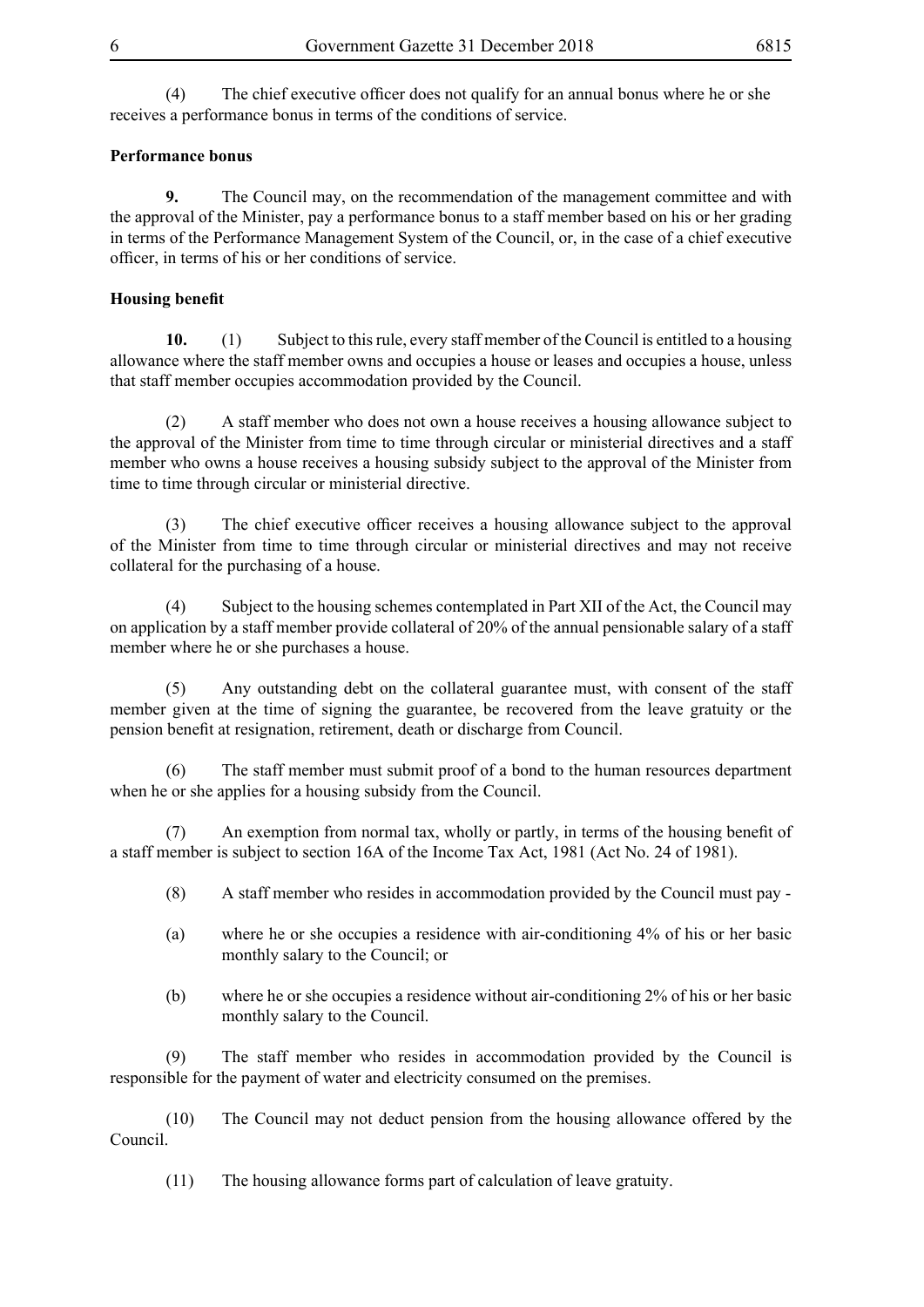# **Medical aid fund**

- **11.** (1) A staff member -
- (a) may belong to a medical aid fund of his or her choice; and
- (b) may not be forced to be a member of the medical aid fund of the Council.

(2) A staff member must apply on the form provided by the Council to indicate his or her intention to be a member of the medical aid fund of the Council.

(3) The Council must contribute a percentage, approved by the Minister from time to time through circular or ministerial directives, of the total monthly contribution in respect of each staff member.

(4) A permanent staff member must contribute a percentage, approved by the Minister from time to time through circular or ministerial directives, of the remaining total of the amount monthly contribution referred to in subrule (3) to the medical aid fund.

(5) The Council does not have an obligation to provide medical aid to a retired former staff member or a staff member that resigned, except where an obligation was included in a separation agreement between the Council and the former staff member.

#### **Pension fund**

**12.** The Council must contribute to the approved retirement fund, in respect of each permanent staff member, an amount equal to 21.7% of the total pension contribution made by the permanent staff members.

#### **Motor vehicle allowance**

**13**. (1) The Council must provide a motor vehicle allowance to the senior management staff members.

(2) The total annual motor vehicle allowance is subject to the approval of the Minister from time to time through circular or ministerial directives and is payable in 12 monthly instalments to the following staff members:

- (a) chief executive officer;
- (b) head of department; and
- (c) specialist staff member.
- (3) The motor vehicle allowance scheme is subject to the approval of the Minister.

(4) A specialist staff member means a registered professional staff member performing a recognised professional trade of specialisation.

(5) Unless otherwise authorised to do so by the Council in writing, a staff member who benefits from a motor vehicle allowance may not make use of a municipal vehicle.

 (6) Only a permanent staff member may benefit from the motor vehicle allowance scheme.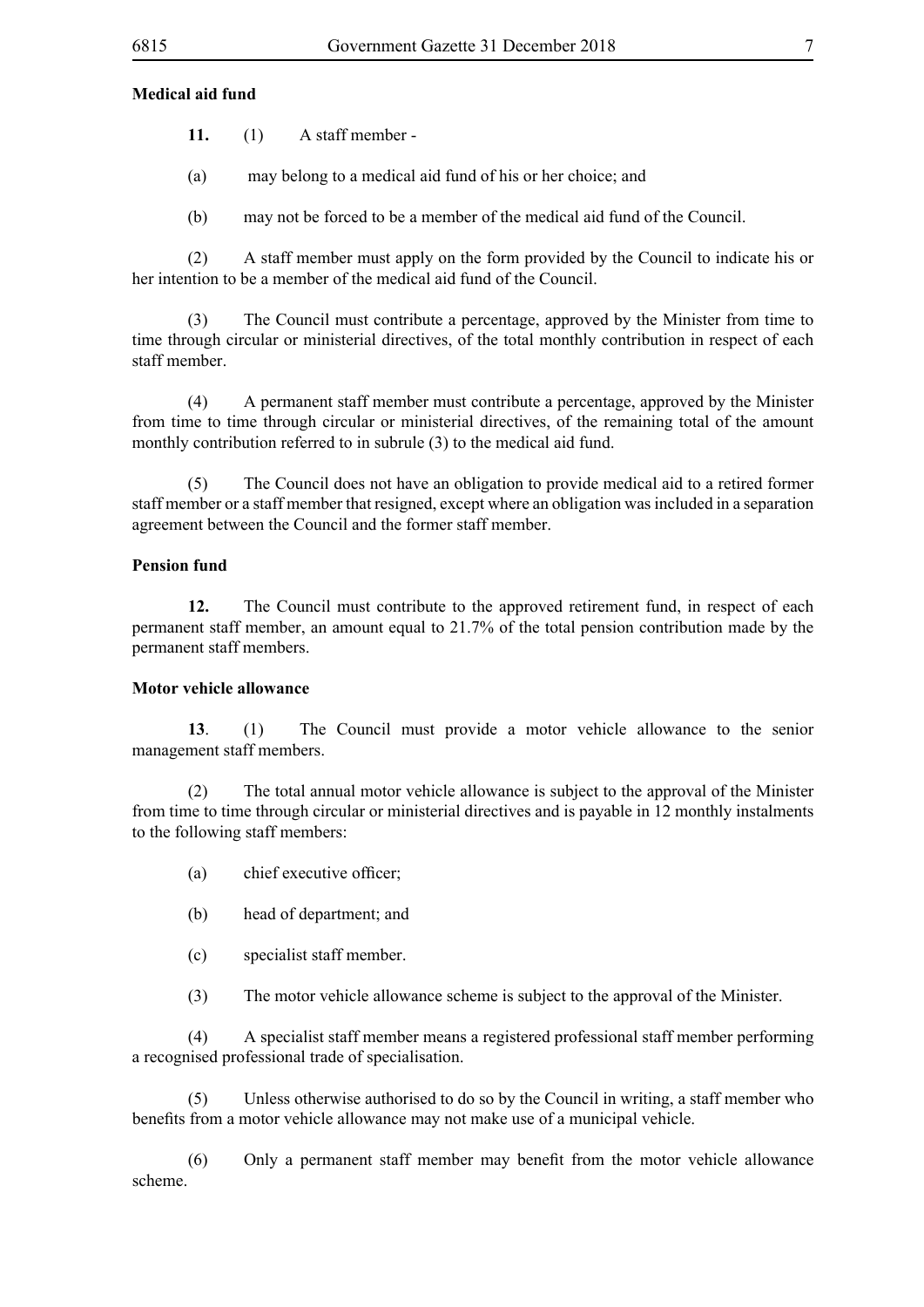(7) 75% of the motor vehicle allowance awarded is taxable but pension may not be deducted from the allowance.

 (8) A staff member who benefits from the motor vehicle allowance scheme must, at all times, have a reliable vehicle available that will enable the staff member to perform his or her official duties.

(9) The Council may, at any time three months after the date of allocation of the allowance when the conditions set for the allocation of the allowance are not met by the relevant staff member, cancel the allowance in writing.

(10) In order for a staff member to qualify for a motor vehicle allowance, the staff member must provide proof of the purchase of a motor vehicle, or, where that staff member already owns a motor vehicle, he or she must provide proof of his or her ownership of or the monthly instalment paid for the motor vehicle.

(11) The motor vehicle allowance is linked to the salary of a staff member and it will be reduced proportionately with any leave of absence without remuneration.

(12) The vehicle allowance forms part of the calculation of leave gratuity.

# **Transport allowance**

**14.** (1) The Council must pay a monthly transport allowance subject to the approval of the Minister from time to time through circular or ministerial directives to every permanent staff member, except those staff members who benefits from the motor vehicle allowance.

(2) The transport allowance is linked to the salary of a staff member and will be reduced proportionately against any leave taken without remuneration.

(3) The transport allowance is taxable but the Council may not deduct pension from the allowance.

(4) The transport allowance forms part of the calculation of leave gratuity.

# **Subsistence and travelling allowance**

**15.** (1) Where the Council requires or directs a staff member to travel on official business outside the borders of the Otjiwarongo Municipal Council, the Council must pay to that staff member a subsistence and travelling allowance at the daily rate in accordance with the latest P.S.M. Circular, as follows:

- (a) to the chief executive officer a subsistence and travelling allowance equivalent to that of a Director in the P.S.M. Circular;
- (b) to a head of department a subsistence and travelling allowance equivalent to that of a Deputy-Director in the P.S.M. Circular; and
- (c) to a staff member a subsistence and travelling allowance equivalent to that of a staff member in the P.S.M. Circular.

(2) The Council must ensure that the delegation on an official trip may not exceed three staff members unless otherwise approved by the Minister.

(3) The Council must limit the usage of the subsistence and travelling allowance to necessary official trips only.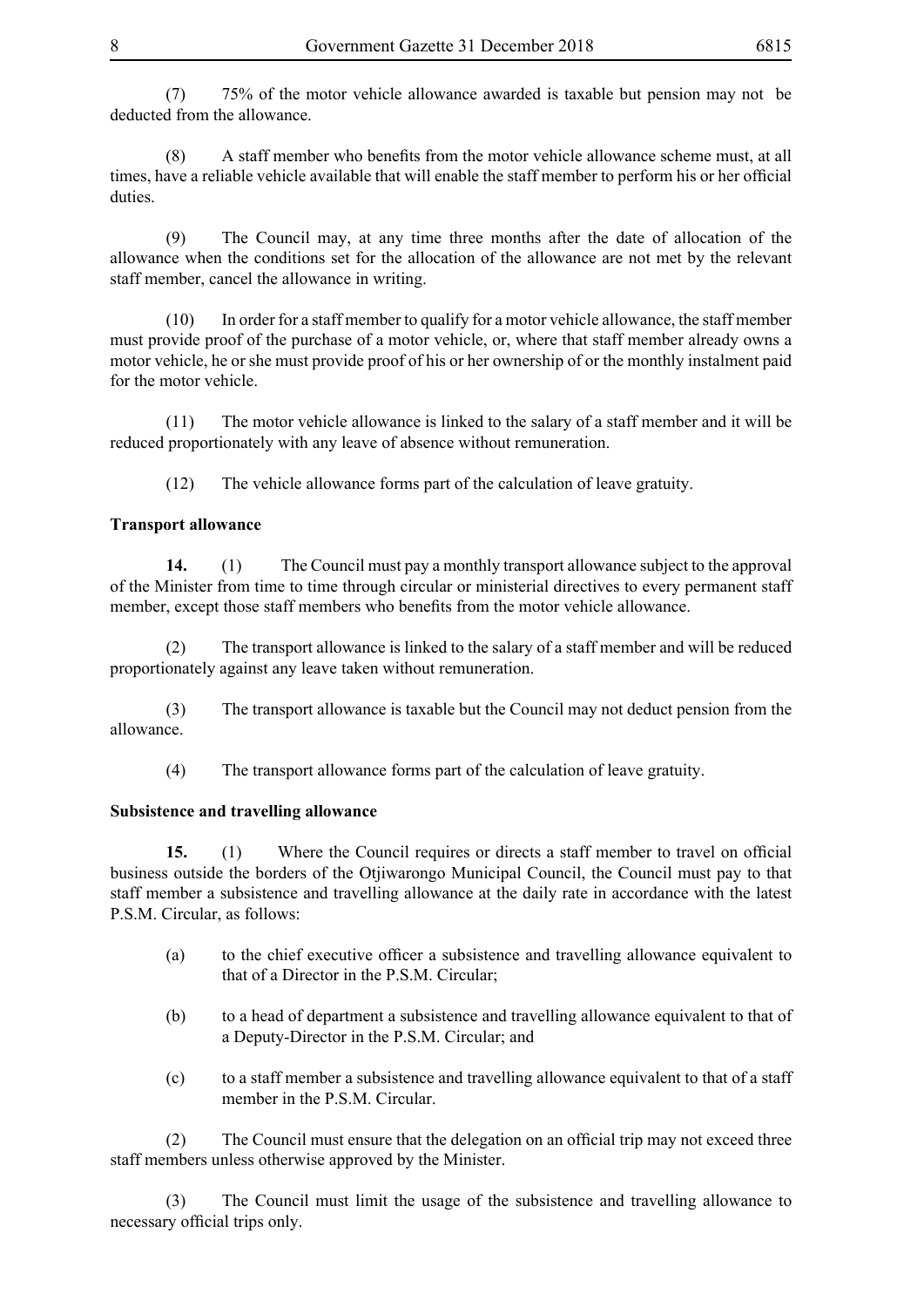(4) All official trips outside the borders of Namibia may only be undertaken with the approval of the Minister.

# **Foreign expert**

**16.** (1) For the purposes of this rule "foreign expert" means a person who has expert knowledge or expertise in a field where there is a lack of knowledge or expertise in Namibia and who is not a Namibian citizen or a permanent resident.

 (2) The Council may, in line with the affirmative action laws and policies of Namibia, appoint a foreign expert to train staff members of the Council in a field where there is a lack of knowledge or expertise in Namibia, or appoint a foreign expert on contract basis as an employee of the Council.

(3) The Council may appoint a staff member as an understudy to a foreign expert who is appointed on contract basis as an employee of the Council.

 (4) A foreign expert appointed on contract must file a report with the Council denoting the progress of all the understudies assigned to the foreign expert at the end of every term of the appointment

# **Acting allowance**

**17.** (1) A staff member may not claim extra remuneration from the Council for performing additional duties beyond his or her job description or expectation, unless the Council has entered into an agreement with a staff member for him or her to perform duties in an acting capacity.

 (2) The management committee or the chief executive officer may appoint, in terms of the powers delegated to him or her in terms of the Act, a staff member to act in a higher post for a period not exceeding three months.

 (3) The management committee or the chief executive officer may only extend the acting period of a staff member after the lapse of the first three months once more with a further period not exceeding three months.

(4) The Council must pay an acting allowance to an acting staff member equal to the difference between the basic monthly salary of the acting staff member and the minimum notch of the basic monthly salary of the post in which the staff member is acting.

(5) A staff member appointed in an acting position is not entitled to any allowances, special conditions of service or any other form of remuneration linked to the higher position.

(6) The acting allowance is not paid to the acting staff member where that staff member is absent for a continuous period in excess of 30 days.

(7) An acting allowance is not payable in the circumstances where the staff member in the higher position is on leave, on a course, on suspension or any other temporary absence.

 (8) The chief executive officer may not retrospectively appoint a staff member as an acting staff member.

(9) An acting allowance allocated to an acting staff member does not form part of the calculation of leave gratuity on resignation, retirement, death or the discharge of a staff member.

 (10) The Council must take all necessary steps to ensure that the vacant position is filled as expeditiously as possible.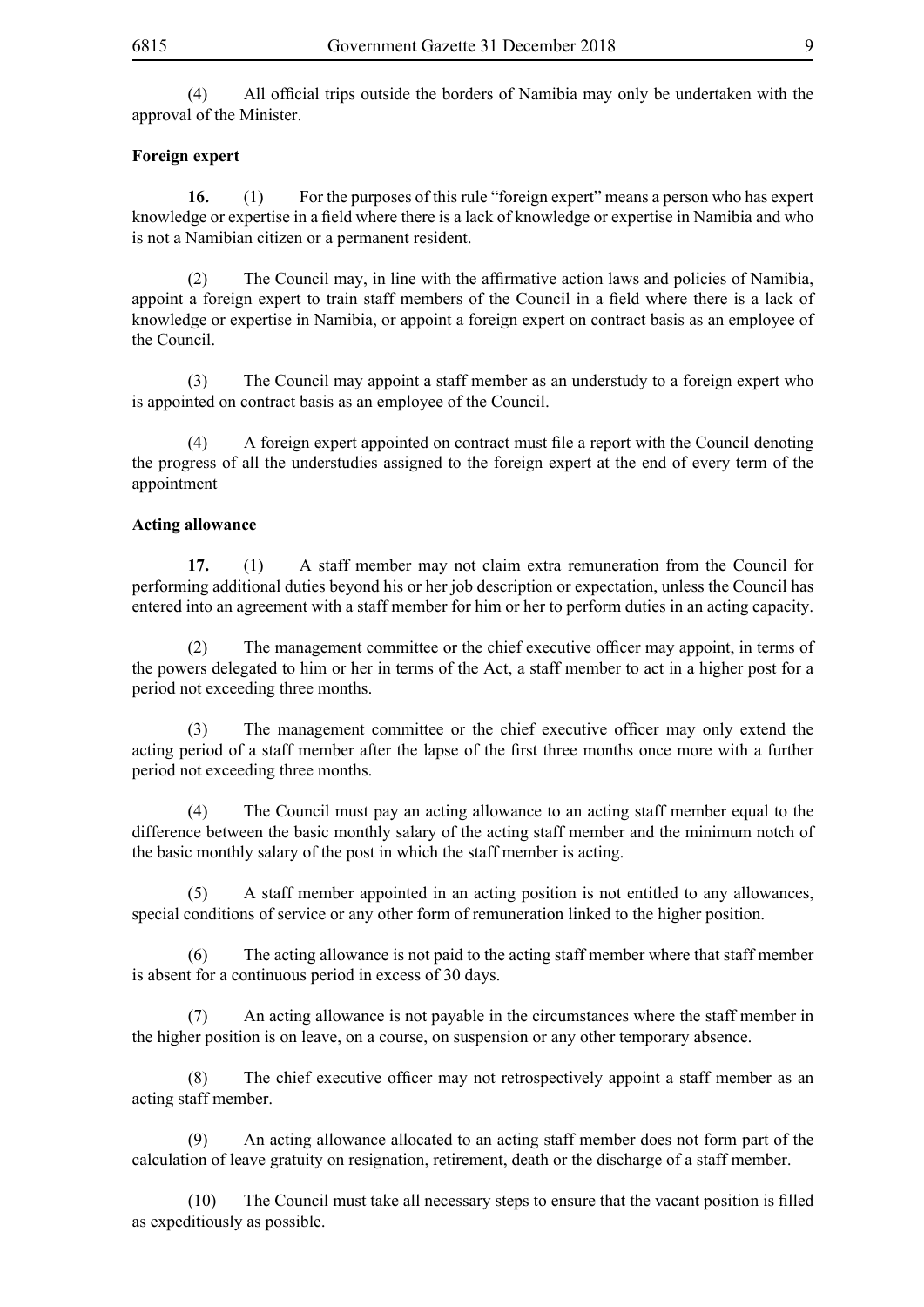## **Cell phone allowance**

- **18.** (1) The following staff members qualify for a cell phone allowance:
- (a) the chief executive officer;
- (b) a head of department; and
- (c) staff members recommended by the chief executive officer, with approval of the management committee and the Minister.

(2) The Council must purchase a cell phone of a value that is subject to the approval of the Minister from time to time through circular or ministerial directives for a staff member referred to in subrule (1) or make the cell phone available to the staff member.

(3) A cell phone purchased by the Council and allocated to a staff member remains the property of the Council and that cell phone must be returned to the Council in good repair when the relevant staff member becomes disqualified from receiving a cell phone allowance or where the service of that staff member is ended.

(4) A staff member to whom a cell phone has been allocated must at all-time take proper care of the cell phone.

(5) A staff member to whom a cell phone is allocated must keep that cell phone with him or her during working hours, and make the cell phone number of that cell phone available to the Council and to the public when requested.

(6) The Council must pay the relevant contract charges relating to the cell phone allowance and pay the monthly airtime charges that is subject to the approval of the Minister from time to time through a circular or ministerial directives -

- (a) for the chief executive officer;
- (b) for a head of department; and

(c) an amount approved by the Minister for staff members referred to in subrule (1)(c).

(7) The Council must settle the amount paid for the cell phone, the contract fees and the airtime with the relevant service providers and no amount in this regard may be paid out to the staff member concerned.

(8) The cell phone allowance does not form part of the salary of the staff member.

 (9) The cell phone allowance is only allocated for official purposes and is not payable during a period of unpaid leave.

## **Classification of leave**

- **19.** (1) The categories of leave within the Council are as follows -
- (a) vacation leave with or without remuneration;
- (b) sick leave;
- (c) special leave with or without remuneration;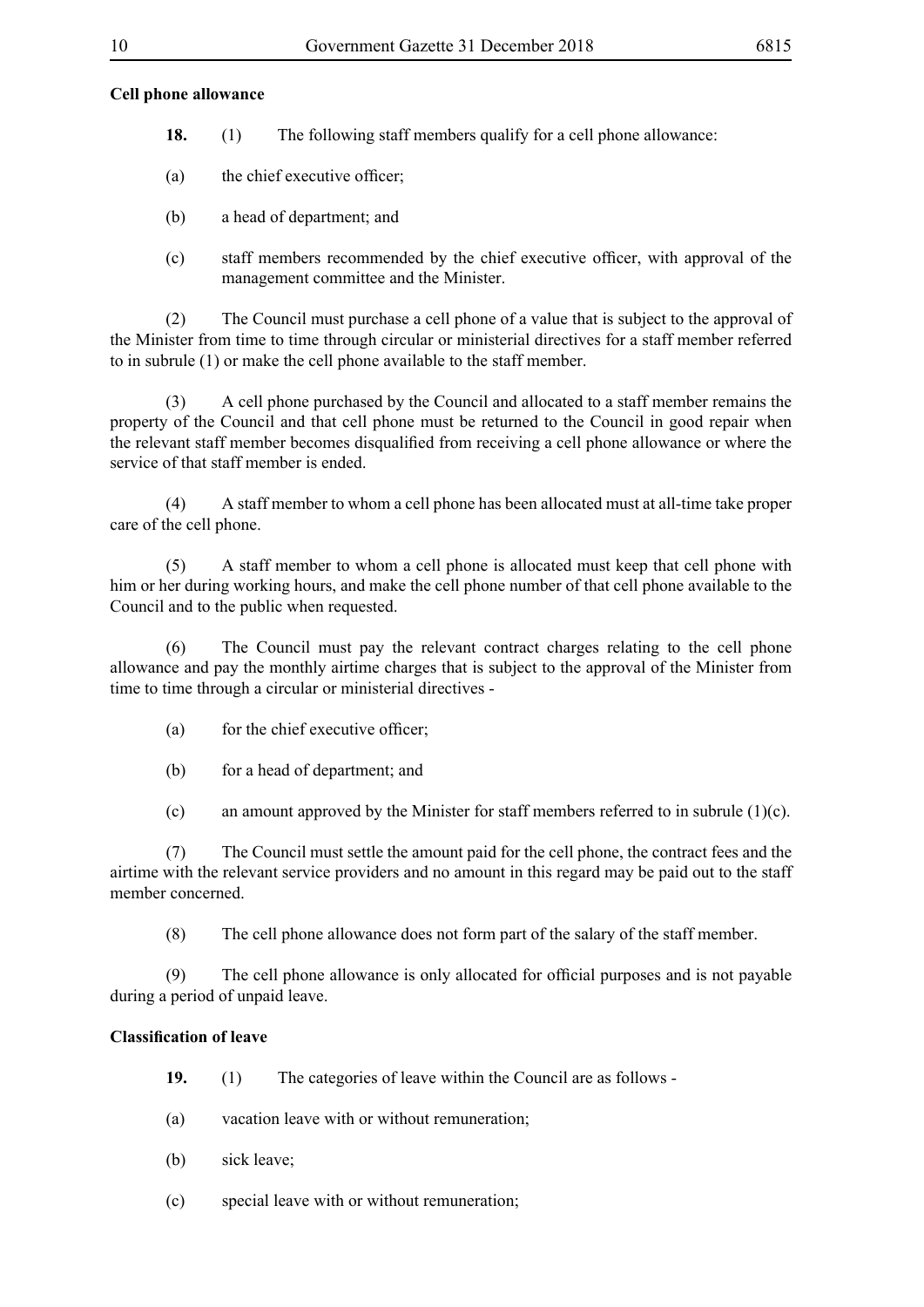- (d) maternity leave;
- (e) one-year full time study leave; and
- (f) compassionate leave.

(2) The granting of leave by the Council classified under subrule  $(1)$  does not influence the granting of a leave classified under any other rule, except where it is specifically otherwise provided for.

- (3) A staff member must -
- (a) at least five working days before he orshe intendsto take leave, apply for leave on the form provided by the Council and submit the application to the head of department for approval; and
- (b) when it is impossible to apply for leave as contemplated in paragraph (a), apply for leave not later than two working days after he or she has returned from the leave taken, subject to the staff member having acquired prior verbal approval from his or her head of department.

(4) The Council or the relevant head of department may approve or not approve the leave applied for as contemplated under subrule (3), depending on the grounds for leave applied for and the work commitments of the staff member.

(5) When application for leave has been approved the head of the department must forward the application form to the human resources department**.**

(6) The human resources department must record the leave taken by every staff member.

 (7) The record kept in terms of subrule (6) must be available during office hours for inspection by the staff member.

(8) Where the Council erroneously grants more leave than the staff member is entitled to, the Council may after informing the staff member of the error deduct the number of excess leave days granted from the leave days which stand to the credit of the staff member or which may in future accrue to that staff member.

#### **Vacation leave**

**20.** (1) The Council must grant 25 working days leave with full remuneration to a staff member in respect of each period of 12 consecutive months (leave cycle) for which the staff member is in service of the Council.

(2) Every staff member must take at least 18 days of vacation leave after a leave cycle has lapsed, but the period of leave is reduced by the number of days which the staff member is granted occasional leave on full remuneration during the relevant preceding leave cycle.

(3) The Council may not, except in an emergency, require or permit a staff member to perform work during vacation leave taken by the staff member.

 (4) Where a staff member works a five-day working week from Monday to Friday, a workday constitutes a day within that five-day working week and leave taken does not include saturdays, sundays and public holidays.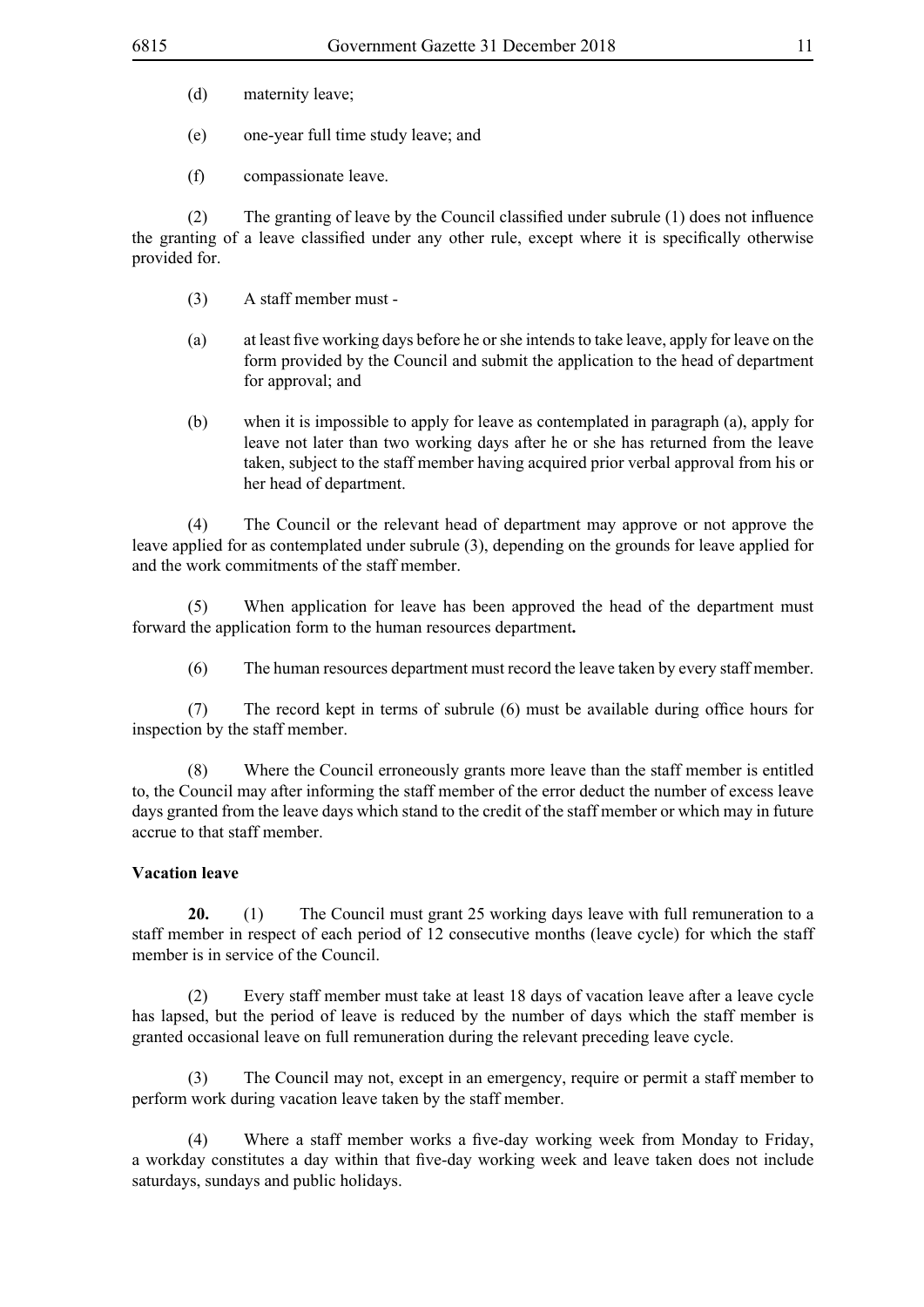(5) Where a staff member shows good reason for his or her intention to take leave without remuneration, the Council may grant the leave for a period not exceeding 60 working days in a leave cycle.

(6) The Council may pay to a staff member in advance the remuneration in respect of his or her leave where the leave is for a period of not less than 10 consecutive working days and where that staff member works a five-day working week.

(7) Subject to subrule (6), the staff member concerned must request the payment of an advance in salary not later than one week before his or her last working day before the commencement of his or her leave.

(8) When making an advance payment under subrule (7), the Council may not pay more than 50% of the monthly net salary earned by the staff member during the month he or she applied an advance.

# **Cancellation, interruption or postponement of vacation leave**

**21.** (1) A staff member cannot accumulate paid leave days in excess of 60 days leave.

(2) Vacation leave days with remuneration in excess of 60 days lapses after a leave cycle.

(3) Despite subrule (2), a staff member is granted an additional four months after the lapse of the leave cycle in which he or she may take the leave in excess of the leave contemplated under subrule (1).

(4) The Council may not grant leave to a staff member that runs concurrent with any period of sick leave granted in terms of these rules, or with a period of notice of termination of service.

(5) Where in an emergency the Council cancels, postpones or interrupts the vacation leave of a staff member, the Council must -

- (a) compensate the staff member for expenses irrecoverable by the staff member for commitments incurred by the staff member before he or she was notified of the cancellation, postponement or interruption; and
- (b) where the staff member was required to travel in order to resume duty, pay the travelling expenses of the staff member and the staff member is regarded as being on duty while travelling.

 (6) The Council must confirm the cancellation, postponement or interruption of vacation leave in writing.

(7) Where the Council refuses an application for leave, cancel, postpones or interrupts an approved leave, the Council must record the reasons for the refusal, cancellation, postponement or interruption of leave in the leave register.

(8) Where the Council has refused, postponed or cancelled the leave, the Council must credit the number of leave days remaining to the staff member and that staff member must take that leave within 12 months from the date of crediting.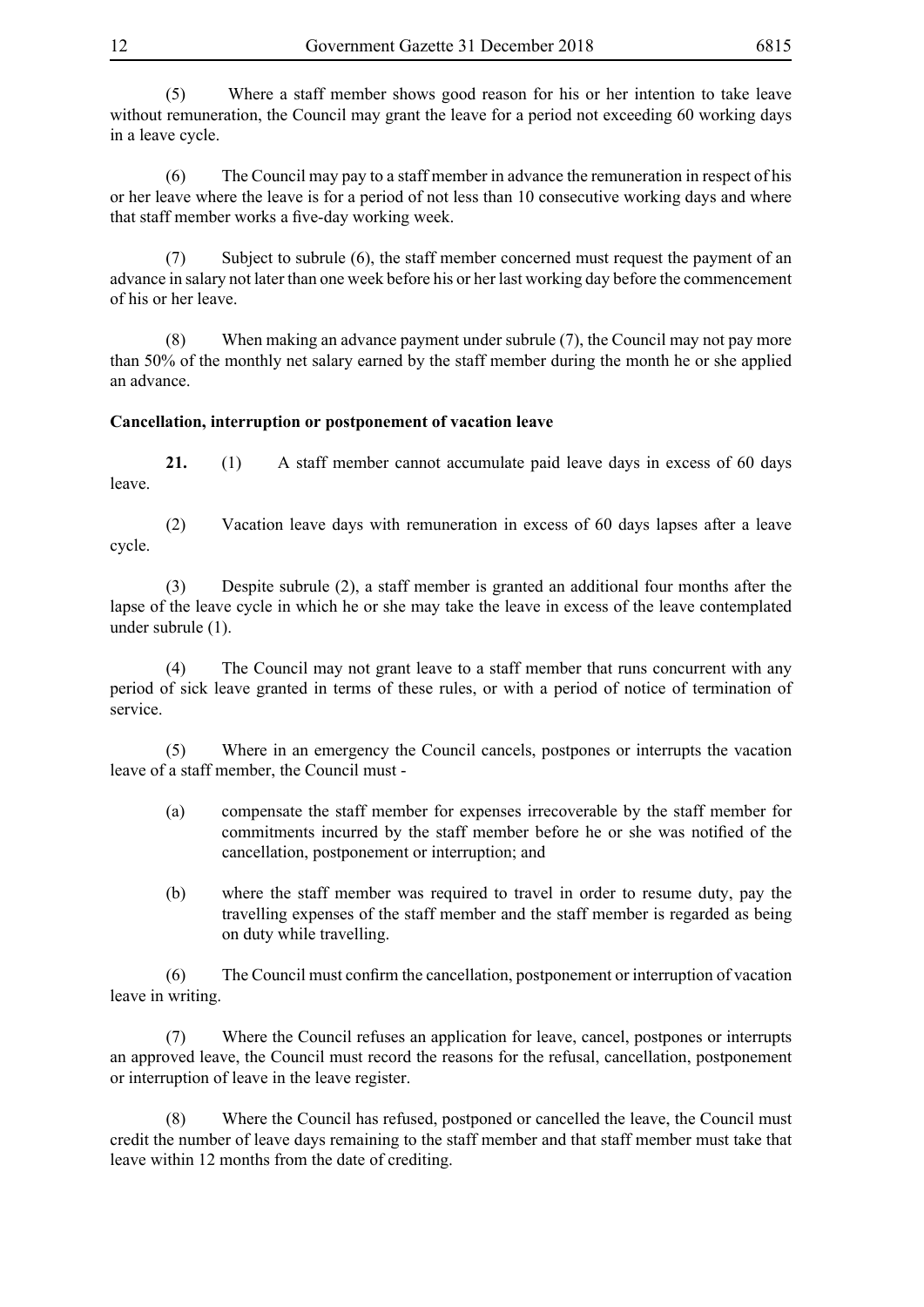#### **Compulsory vacation leave**

**22.** The Council may require a staff member who has more than 60 days vacation leave to his or her credit, to take leave for the days that are in excess of the provided 60 days during a period determined together by the staff member and the Council.

#### **Sick leave**

**23.** (1) Subject to subrule (2) and the conditions of service applicable to a staff member on the day immediately before the commencement of these rules, the Council must grant sick leave to every staff member who is absent from work through incapacity on the basis of 120 working days in aggregate on half remuneration during each period of 36 consecutive months, in this rule referred to as the 'sick leave cycle'.

 (2) Sick leave accrues to a staff member from the first day of a sick leave cycle as follows:

- (a) for the first year of service, four days sick leave on full remuneration and four days sick leave on half remuneration may be granted to a staff member for every completed month of service; and
- (b) after the first year of service and the accrual of sick leave, the full complement of the sick leave accrued may be granted to the staff member.

(3) Sick leave lapses at the end of the sick leave cycle and is not transferable to the next sick-leave cycle.

- (4) Despite subrule (3) -
- (a) one day accumulated sick leave with full remuneration for every eight days sick leave with full remuneration not used by the staff member by the end of the former sick leave cycle must be transferred to the next sick leave cycle; and
- (b) one day accumulated sick leave with half remuneration for every eight days sick leave with half remuneration not used by the staff member by the end of the former sick leave cycle must be transferred to the next sick leave cycle.

(5) Where a staff member is absent from service through incapacity for a period of more than two consecutive days, sick leave may be granted to the staff member only if he or she submits a certificate of incapacity by a registered medical practitioner or registered dentist in which the nature of the incapacity is described, it is declared that the staff member is unable to perform his or her official duties and which indicates the period necessary for recovery.

 $(6)$  Despite subrule  $(5)$ , the Council may require the staff member to submit a certificate of incapacity for a period of less than two consecutive days sick leave taken.

 (7) Despite subrule (4) and (5), the Council may where it is satisfied that the absence of the staff member was in good faith due to incapacity and that good reasons exist why a certificate of incapacity was not submitted, exempt that staff member from the submission of the certificate in respect of a continuous period of sick leave, not exceeding 14 consecutive days.

(8) The Council may require a staff member who applied for sick leave to subject him or herself to a medical examination by a registered medical practitioner of the choice of the Council and where the certificate of incapacity differs significantly from the diagnoses of chosen registered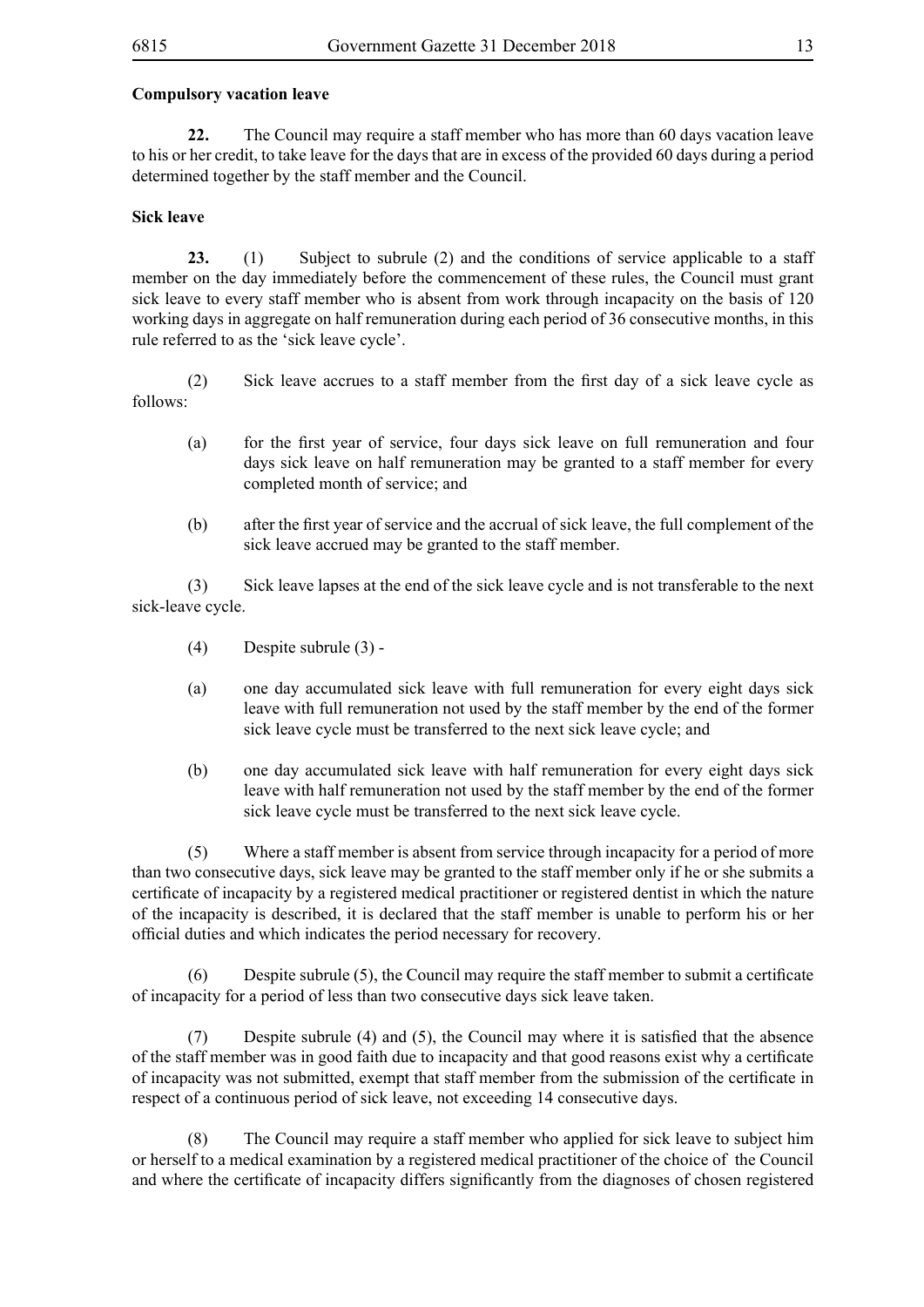medical practitioner, the Council may cancel or withdraw the sick leave granted to a staff member and replace it with vacation leave with or without remuneration, where vacation leave is available.

(9) The Council may on application by a staff member, where the staff member becomes incapacitated during his or her vacation leave, convert that portion of the vacation leave of the staff member into sick leave, on condition that the staff member submits a certificate of incapacity by a registered medical practitioner in terms of this rule.

(10) The Council may grant, on application by a staff member, vacation leave to the staff member where he or she has sufficient vacation leave to his or her credit, where sick leave was granted with no remuneration or with half remuneration.

(11) Nothing in this rule precludes a staff member from leaving service on the grounds of ill health before the maximum or any period of sick leave has been granted.

(12) In the instance where the registered medical practitioner appointed by the Council declares a staff member medically unfit, the service of the that staff may be terminated by the Council from the date on which he or she is so declared to be medically unfit.

(13) At the commencement of these rules every staff member retains the existing sick leave of the former three-year sick leave cycle under his or her former conditions of service with the Council, where applicable.

(14) For the purposes of this regulation "incapacity" means inability to work resulting from an illness or injury.

 (15) Despite the definition for "incapacity" in subrule (14), the Council may regard alcoholism or an addiction to an intoxicating substance as incapacity and may -

- (a) grant to a staff member sick leave with full remuneration; or
- (b) where a staff member is on probation, terminate his or her service on diagnoses by a registered medical practitioner of that alcoholism or addiction to an intoxicating substance.

# **Special leave**

**24.** (1) The Council may, subject to the conditions as it may determine, grant special leave of up to 21 days per 12 month cycle to a staff member who -

- (a) is selected by a recognised non-professional sports association to
	- (i) take part as a member of an organised sports group in a sports tour outside Namibia whether as competitor, coach or manager;
	- (ii) represent Namibia, as a competitor, coach or manager at a sporting event; or
	- (iii) accompany a foreign national team visiting Namibia, as a representative of the Namibia sports association organising the tour;
- (b) is absent from duty as a result of isolation on medical instructions where he or she was in contact with a person who has contracted or is suspected of having contracted an infectious disease;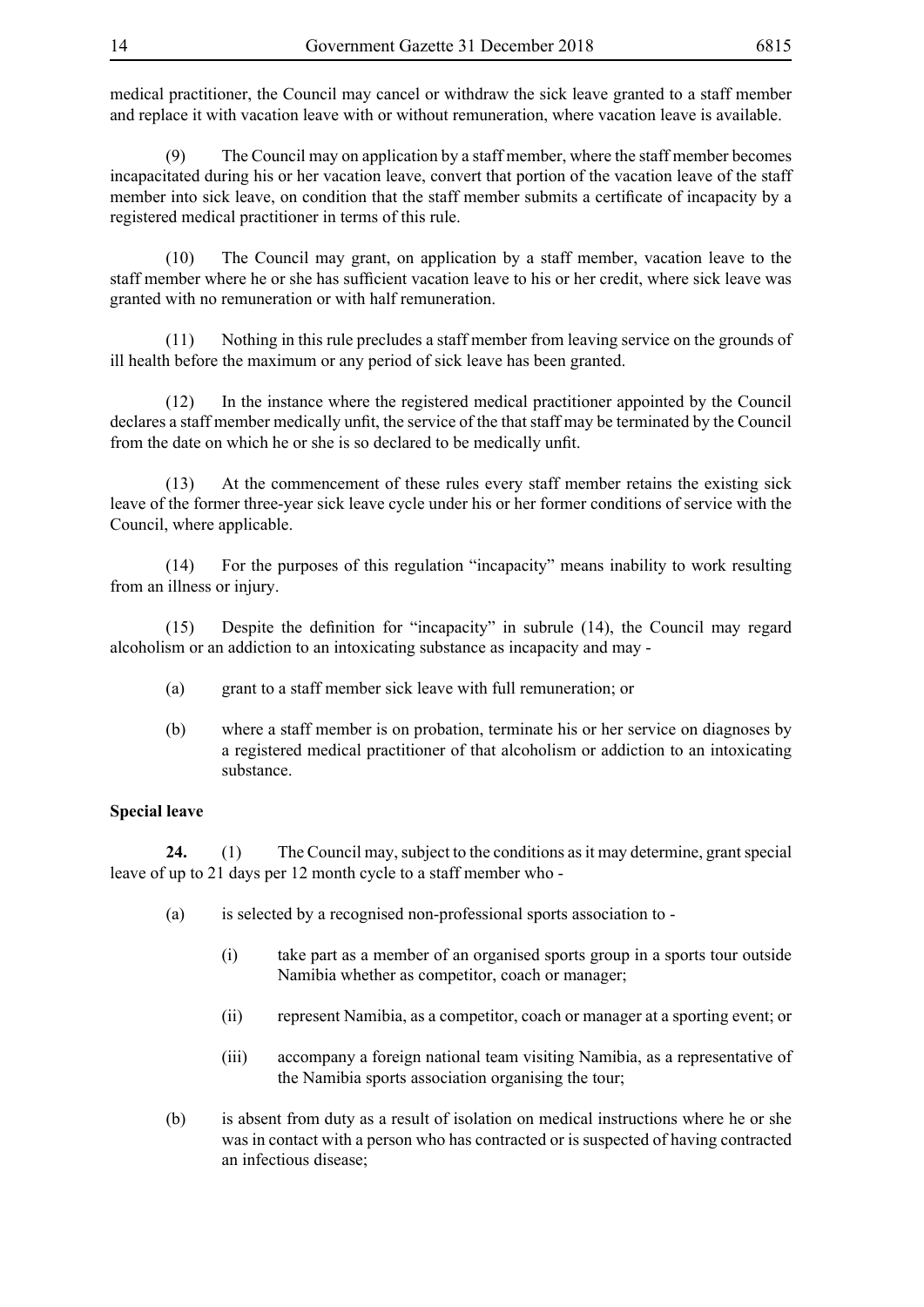- (c) is arrested or has to appear before a court on criminal charge and he or she is subsequently acquitted or the charge is withdrawn;
- (d) is subpoenaed as witness in proceedings before a court of law or a commission of enquiry;
- (e) has to study and sit for an examination approved by the Council, but the special leave under this paragraph -
	- (i) may not be taken more than 60 days before examination;
	- (ii) may be granted only once per approved paper per subject;
- (f) has no vacation leave to his or her credit and the Council is satisfied that due to special circumstances not otherwise referred to in these rules, special leave should be granted to him or her;
- (g) is appointed as a board member of a company in which the Government holds shares or a professional body established by law for board meetings and conferences;
- (h) is attending a congress, seminar, or conference or workshop on behalf of the Council; or
- (i) is unable to perform his or her duties on account of an accident to which the laws providing for employees compensation provides for.

(2) Every staff member who applies for special leave must, in support of his or her application, submit a certificate or written reasons for the action to be taken or other proof as may be required by the Council.

#### **Maternity leave**

**25.** (1) The Council must grant to a female staff member who has completed six months continuous service with the Council, with a view to her confinement, at least four weeks of maternity leave before the expected date of her confinement and at least eight weeks after the date of confinement.

(2) The date of confinement mentioned in subrule  $(1)$ , must be certified by a registered medical practitioner.

(3) Maternity leave is taken with basic benefits but without basic salary.

(4) A female staff member who has been granted maternity leave may not be deprived of any right, except the right to basic salary for the period of maternity leave, that has vested in her by virtue of her conditions of service directly before the date on which her maternity leave commences and the rights continue as if her service is uninterrupted during the maternity leave granted to her.

(5) The monthly contribution towards the pension fund and the medical aid fund of a female staff member, is suspended during the maternity leave granted to her, until she resumes service.

(6) In so far as these rules are more advantageous to a staff member than the labour laws, these rules have precedence, and these rules are otherwise subjected to the labour laws of this country.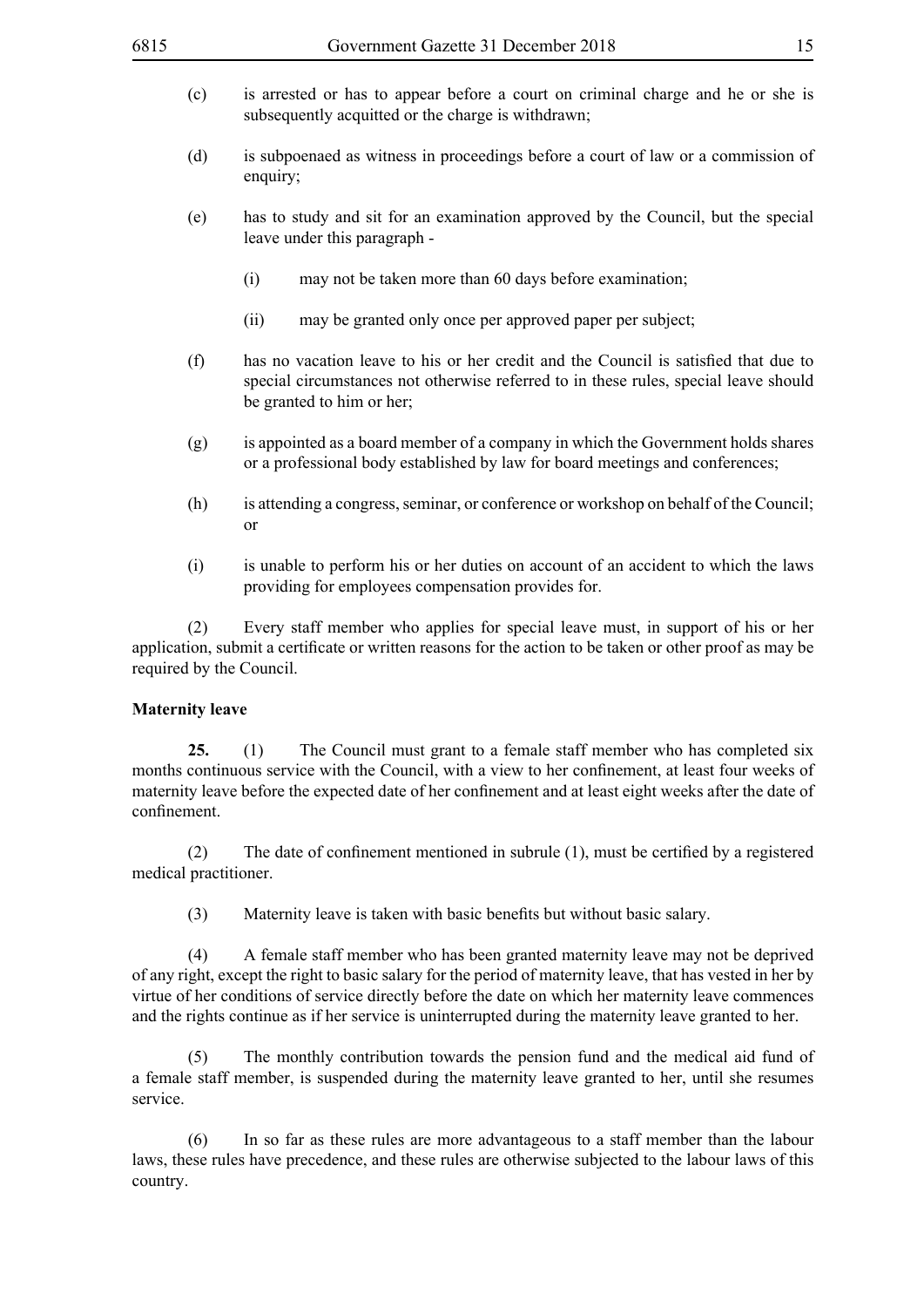# **Compassionate leave**

**26.** (1) The Council may, on application by a staff member, grant compassionate leave with full remuneration of not more than 10 days in one 12 month cycle.

(2) Compassionate leave is granted to a staff member where a close relative of the staff member has died or where a close relative of the staff member has fallen ill with a serious illness and the member has to personally attend to the close relative.

(3) A staff member must apply for compassionate leave on the form provided by the Council and must together with the application -

- (a) in the case where a close relative of the staff member has died, submit a copy of the death certificate of the deceased close relative; or
- (b) in the case where a close relative has fallen ill with a serious illness, submit a certificate by a registered medical practitioner treating the close relative in which certificate the medical practitioner names the serious illness and states why the staff member must personally attend to the close relative.

(4) Compassionate leave lapses at the end of a 12 month cycle and is not transferable to the next 12 month cycle.

(5) The compassionate leave cycle starts on 1 January and ends on 31 December on which day the compassionate leave for that cycle lapses.

(6) Compassionate leave does not form part of vacation leave and is not paid out to a staff member on termination of his or her service.

#### **Payments of vacation leave on termination of service**

**27.** (1) Where a staff member dies while he or she is in the service of the Council, the Council must pay to the estate of the staff member the value of the vacation leave with full remuneration to the credit of the staff member at the date of his or her death, which vacation leave days may not exceed 60 days.

(2) Where the service of a staff member with the Council is terminated, except when the service of a staff member was terminated on misconduct, the Council must pay to that staff member the value of the vacation leave with full remuneration to the credit of the staff member at the date of the termination of the staff member, which leave days may not exceed 60 days.

# PART 3

## DISCIPLINE, DISCHARGE AND SUSPENSION

#### **Discipline**

**28.** (1) The Council, the management committee and the chief executive officer must maintain discipline in the staff establishment, ensure that all staff members are treated in a fair and consistent manner, and must inform all its staff members of the disciplinary code and the possible actions against all acts of misconduct.

(2) A staff member must execute his or her duties and assignments with the necessary diligence and dedication and each staff member must behave in a seemly and proper manner towards the Council, other staff members and the customers of the Council.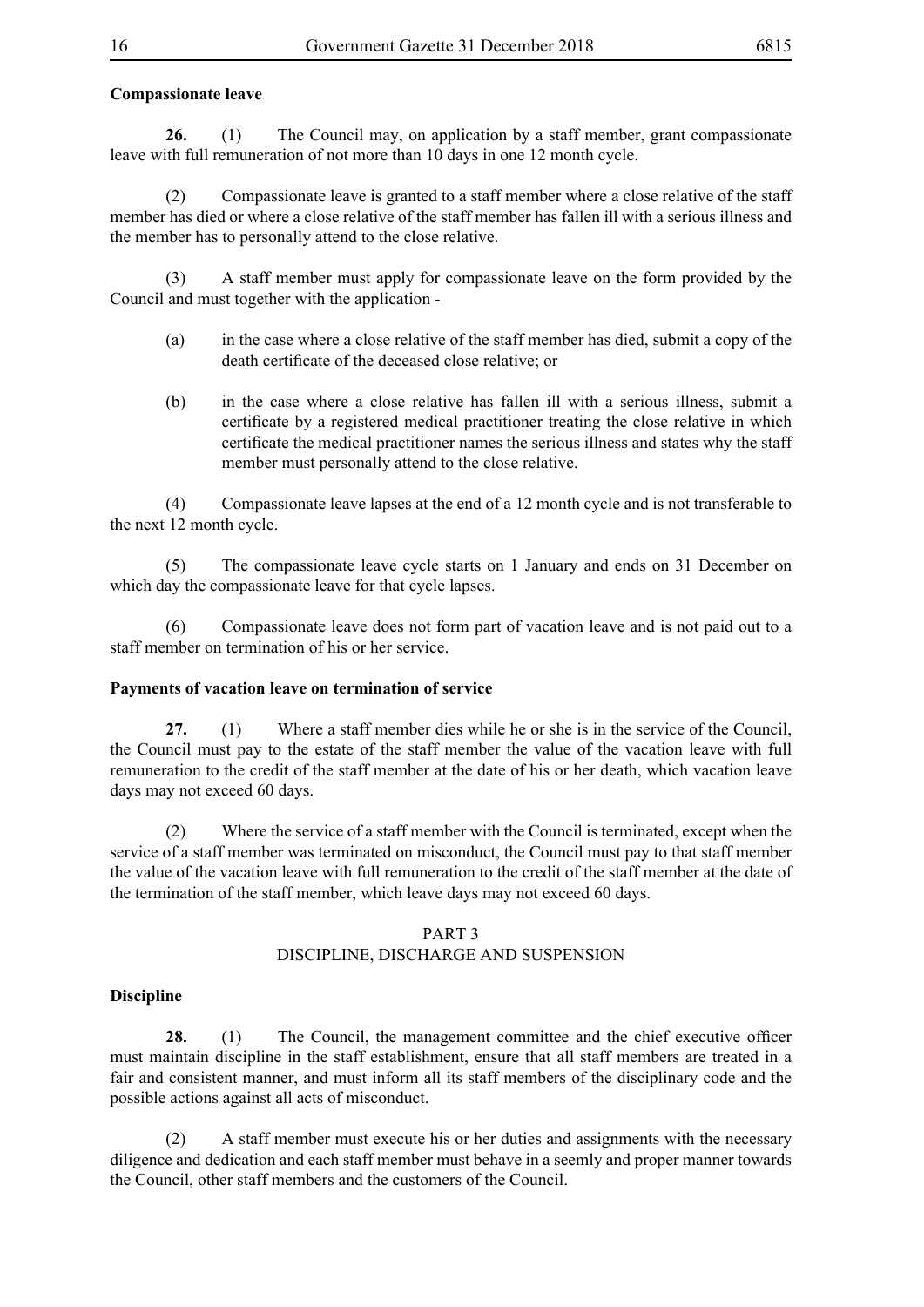(3) The conditions of service, the relevant labour laws and the relationship of trust between the staff member and the Council form the basis for the service relationship between the parties.

(4) This Part must be applied subject to section 29(6) of the Act.

(5) Except for paragraphs (a) and (b) of this subrule and rule 35, where the term "staff member" is used in this Part it includes a chief executive officer and a head of department, and where the term -

- (a) "management committee" or "chief executive officer" is used in relation to a staff member, the term "Council" must be used where the rule is applied to a chief executive officer or head of department; and
- (b) "Council" is used in relation to a staff member, the term "Minister" must be used where the rule is applied to a chief executive officer or a head of department.

#### **Guidelines in dealing with actions that constitutes misconduct**

**29.** (1) The following offences can be used as guidelines when dealing with actions that constitute misconduct, and very serious offences are the following -

- (a) theft;
- (b) fraud, bribery, malicious damage to the property of the Council;
- (c) unauthorised possession of Council property;
- (d) driving an official vehicle under the influence of stupefying substance without prescription;
- (e) intimidation;
- (f) incitement;
- (g) perjury;
- (h) assault;
- (i) making false statements when applying for employment or undergoing medical examinations;
- (j) disobeying or disregarding work-related orders;
- (k) intoxication or under the influence of a stupefying drug without a prescription;
- (l) sexual harassment;
- (m) revealing confidential information to unauthorised persons;
- (n) illegal strikes under the Labour Act, 2007 (Act No. 11 of 2007);
- (o) racism;
- (p) tribalism;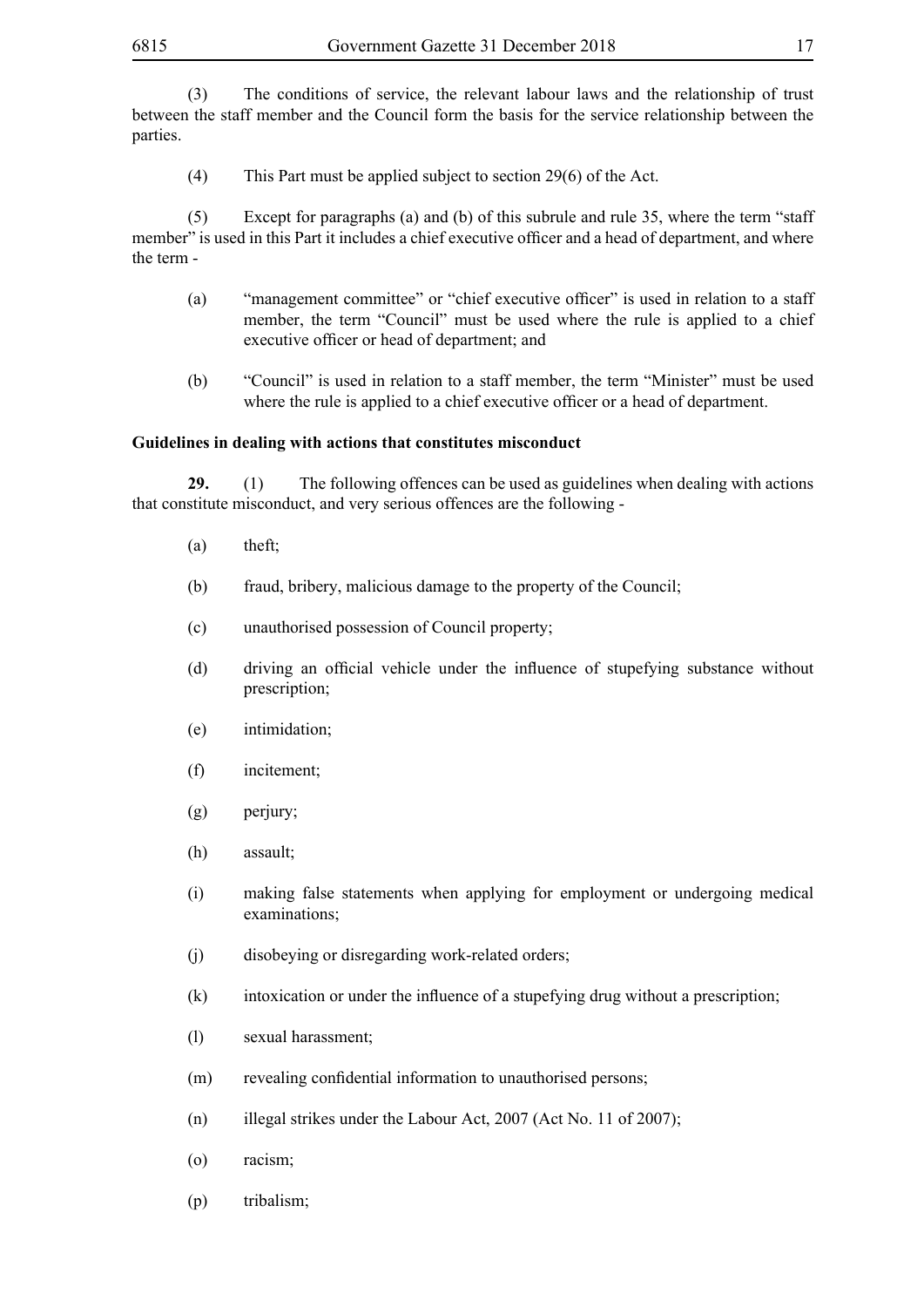- (q) nepotism;
- (r) gross abuse of authority; or
- (s) gross negligence.

(2) In relation to the very serious offences set out under subrule (1), the relevant person contemplated in section 29(6)(a) of the Act may charge a staff member on a first offence with misconduct and a formal disciplinary inquiry must be held on the charge.

- (3) The following are the serious offences -
- (a) disregard of safety standards;
- (b) use of Council property for private purposes;
- (c) being under the influence of alcohol or a stupefying substance without any prescription during working hours;
- (d) abuse of sick leave;
- (e) sleeping on duty;
- (f) repeated absence from the workplace while on duty;
- (g) repeated unauthorised or excommunicated absenteeism;
- (h) using abusive language;
- (i) failure to report an accident or damage;
- (j) reckless driving of the vehicles of the Council;
- (k) insolence; or
- (l) indolence.

(4) In relation to the serious offences set out under subrule (3), the management committee or the chief executive officer may -

- (a) on a first offence, issue a first written warning to the staff member concerned;
- (b) on a second offence, issue a final written warning to the staff member concerned; and
- (c) on a third or further offence, cause the relevant person contemplated in section 29(6) (a) of the Act to charge the staff member concerned with misconduct, on which a formal disciplinary inquiry must follow.
- (5) The following are minor offences -
- (a) poor time control;
- (b) improper conduct;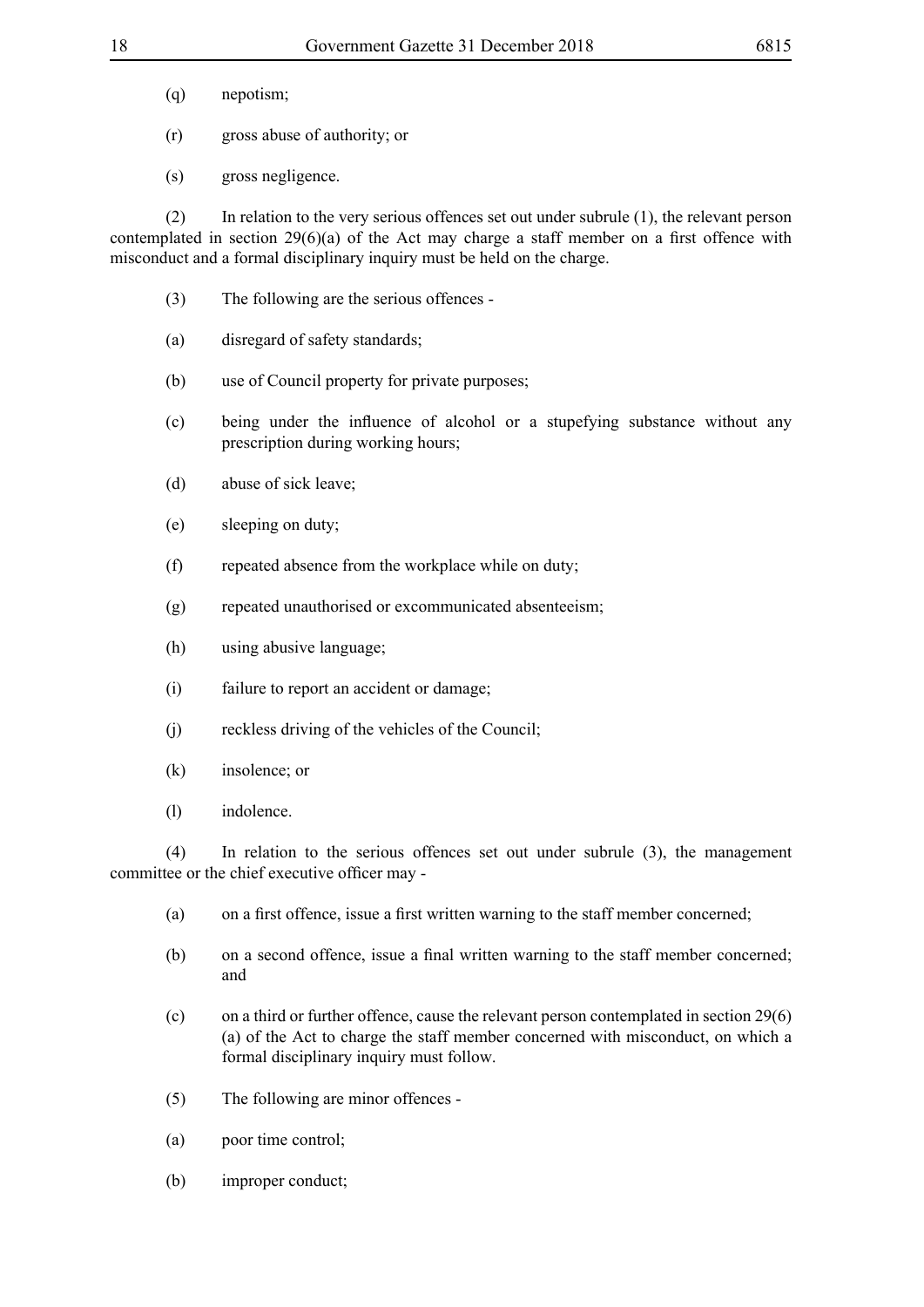- (c) carelessness;
- (d) not reporting for overtime without a reasonable excuse, after agreeing in writing to work overtime; or
- (e) not dressed in a clean, decent and tidy manner.

(6) In relation to the minor offences set out under subrule (5), the management committee or the chief executive officer may -

- (a) on a first offence, convey a verbal warning to the staff member concerned;
- (b) on a second offence, issue a first written warning to the staff member concerned;
- (c) on a third offence, issue a final written warning to the staff member concerned; and
- (d) on a fourth or further offence, cause the relevant person contemplated in section  $29(6)(a)$  of the Act to charge the staff member concerned with misconduct on which a formal disciplinary inquiry must follow.

(7) The types of misconduct set out in subrule (1), (3) and (5) and the possible actions to be taken against a staff member by the management committee or chief executive officer set out in subrule (2), (4) and (6) serves as a guideline only and may, depending on the seriousness of the offence and on consideration of the circumstances, take a course of action more suitable for a particular situation of misconduct.

(8) The Council, the management committee or the chief executive officer must set out its disciplinary action on the disciplinary form, as set out in Form A, and issue the form to the staff member concerned after the conclusion of an informal disciplinary inquiry or a formal disciplinary inquiry.

(9) The relevant person contemplated in section 29(6)(a) of the Act must, where applicable under this Part, charge a staff member on a charge sheet, as set out Form B, and the charge sheet must set out the charge or charges against a staff member and the procedure to be followed by the staff member.

 (10) In the circumstances where the management committee or the chief executive officer intends to convey a verbal warning or a written or final warning to a staff member, the management committee or the chief executive officer must first conduct or cause to be conducted, an informal inquiry into the alleged misconduct during which the staff member must be granted an opportunity to present his or her case.

(11) An informal inquiry contemplated in subrule (10) must be attended by the staff member, the management committee or by its representative, or, by the chief executive officer or a person designated by him or her who intends to convey a verbal warning or to issue a written or final warning, and a third impartial party to record the proceedings.

 (12) Where the management committee or itsrepresentative, or the chief executive officer or the person designated by him or her, is on the conclusion of the informal inquiry not satisfied with the explanation of the staff member, the management committee or its representative or the chief executive officer or the person designated by him or her may convey a verbal warning or issue a written or final warning to the staff member, and the warning must be recorded on the personal file of the staff member.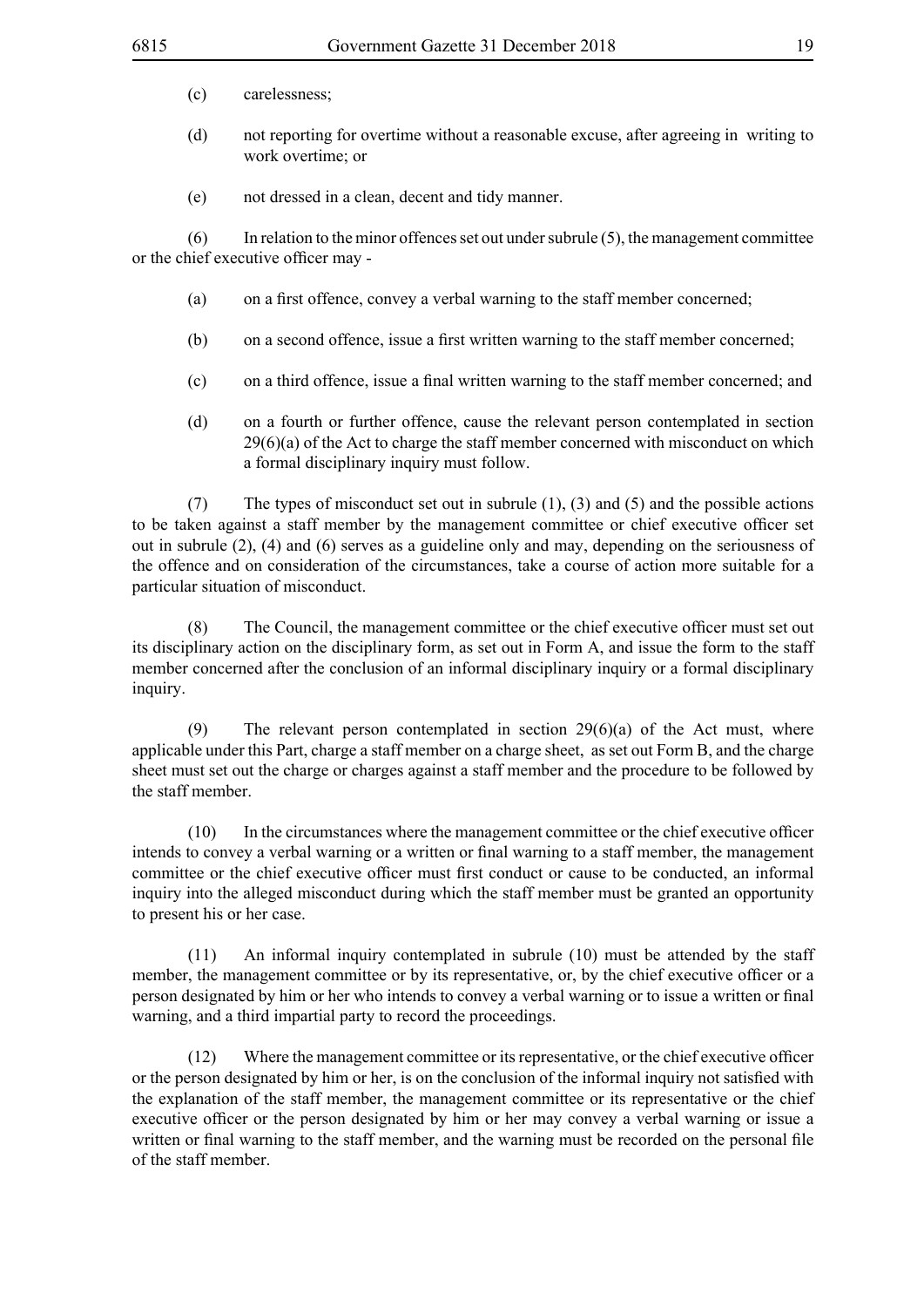(13) The staff member may appeal to the Council in writing if he or she does not agree with the verbal warning or written or final warning, on which the Council must make a final decision regarding the validity of the warning.

# **Warnings with regard to types of inquiries**

- **30.** (1) There are two types of warnings under these rules:
- (a) the first type of warning is on the conclusion of a formal disciplinary inquiry, where a staff member is found guilty of the charge of misconduct against him or her and an action in terms of section  $29(6)(g)(i)(aa)$  of the Act is taken against the staff member; and
- (b) the second type of warning is set out under rule  $30(10)$ ,  $(11)$  and  $(12)$  and is conveyed or issued by the management committee or its representative, or, the chief executive officer or the person designated by him or her, on the conclusion of the informal disciplinary inquiry.

# **Types of warnings**

**31.** (1) The types of warnings set out in subrule (2) serves as guidelines for the application of section  $29(6)(g)(i)(aa)$  of the Act after the conclusion of a formal disciplinary inquiry and also serve as a guideline for the application of an informal disciplinary inquiry as contemplated in rule 30(10), (11) and (12).

- (2) The types of warnings are as follows -
- (a) the first type of warning is a verbal warning given in less serious circumstances and it is normally valid for a period not exceeding three months;
- (b) the second type of warning is a first written warning and is normally given where verbal warnings for minor offences have been unsuccessful or in the case of a first serious offence and it is normally valid for a period not exceeding 6 months; and
- (c) the third type of warning is a final written warning and is normally given where written warnings for serious offences have been unsuccessful, or in the case of a very serious offence, and it is normally valid for a period not exceeding 12 months.

## **Procedural fairness during disciplinary inquiry**

**32.** (1) The Council, the management committee or the chief executive officer, and the staff member concerned must strictly follow the disciplinary inquiry procedures set out in the Act and in these rules.

(2) The persons conducting a formal disciplinary inquiry may, only after an inquiry has been finalised, consider or apply punitive measures.

(3) A staff member has the right to an interpreter where he or she requires an interpreter during a disciplinary inquiry.

 (4) The staff member must be in a fit, conscious and sober state of mind during an inquiry.

(5) A staff member or his or her representative, who requires additional time to prepare his or her case, must request the chairperson of the formal disciplinary inquiry in writing for a postponement of the inquiry after the disciplinary inquiry committee has convened for the first time.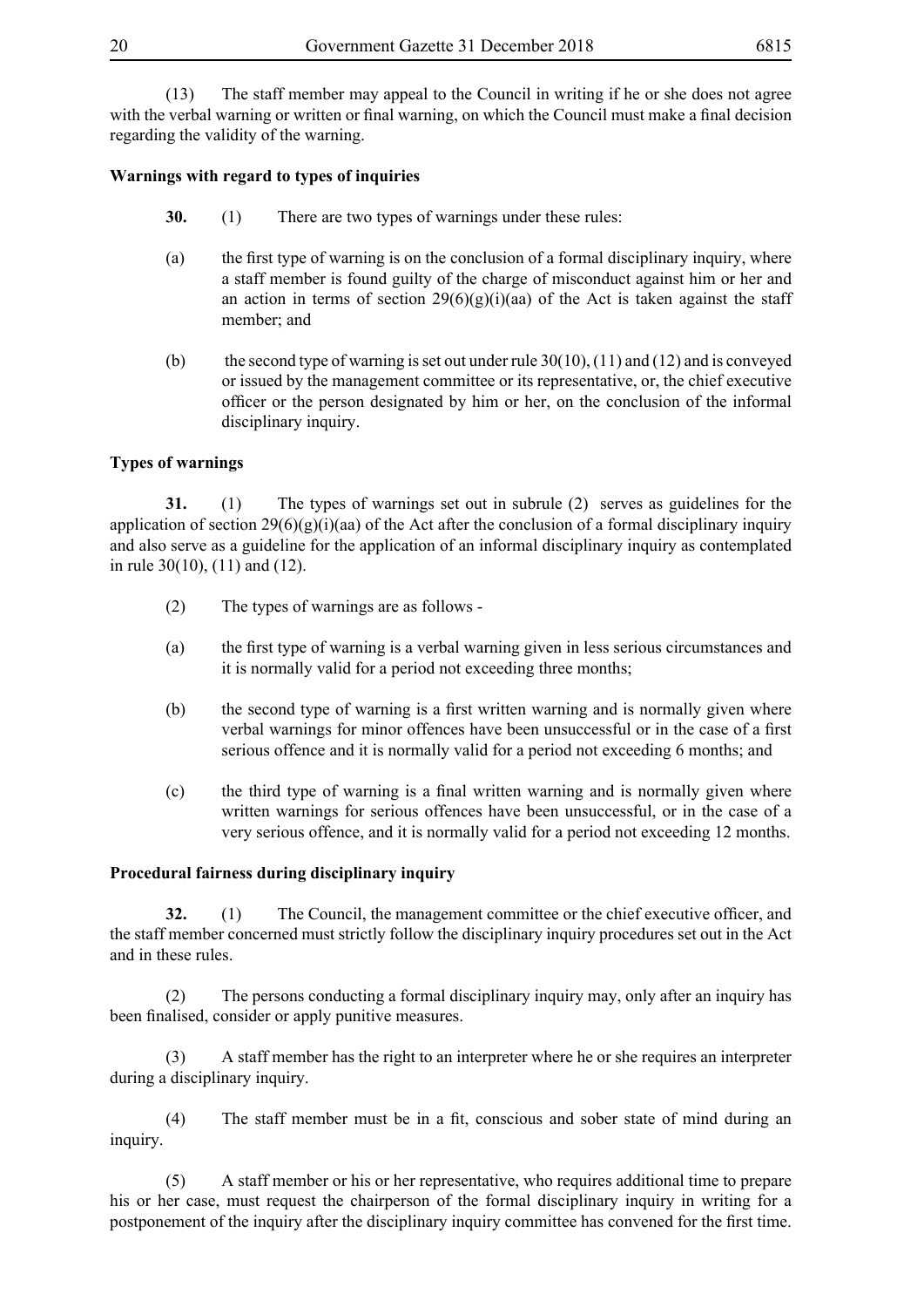(6) Despite subrule (5), a chairperson of a formal disciplinary inquiry may where he or she suspects that a staff member is unduly delaying the inquiry -

- (a) warn the staff member to not unduly delay the inquiry; and
- (b) where the delay continues, the chairperson may set a time frame within which an inquiry must be concluded.

(7) The charged staff member has the right to a procedurally fair disciplinary inquiry even though evidence exists that warrants an immediate dismissal.

## **Substantive fairness in disciplinary inquiries**

**33.** (1) A staff member must have been reasonably aware of the rule that he or she has transgressed in order for the disciplinary inquiry committee to find him or her guilty of misconduct.

(2) The staff member must fully understand the charge against him or her, and the person charging the staff member must, where requested, explain the charge to the staff member.

(3) Before a staff member is charged with misconduct, the person charging that staff member must ensure that there is sufficient proof of misconduct on the balance of probabilities

#### **Suspension**

**34.** (1) In terms of section 29(6)(b) of the Act, the Council sets out the suspension procedure under this rule.

 (2) The management committee or the chief executive officer may, at any time before or after a staff member is charged with misconduct, suspend the staff member with or without pay, where the nature of the misconduct dictates that the staff member be removed from his or her place of duty or if the possibility exists that the staff member may interfere or tamper with witnesses or evidence.

 (3) The management committee or the chief executive officer must determine a specific period for suspension.

- (4) A staff member may be suspended without pay for -
- (a) the duration of the formal disciplinary inquiry; or
- (b) for a period not exceeding six months,

whichever period is the shortest.

(5) A staff member who has been suspended with or without pay, may within seven days after he or she is notified of the suspension, appeal in writing to the Council against the validity of his or her suspension or against his or her suspension without pay.

(6) On considering the appeal of the staff member in subrule (5), the Council must make a final decision as to the validity of the suspension of that staff member or to the suspension of that staff member without pay.

(7) Any staff member who has been suspended must be permitted to reassume his or her official duty and must be paid his or her full remuneration for the period of his or her suspension -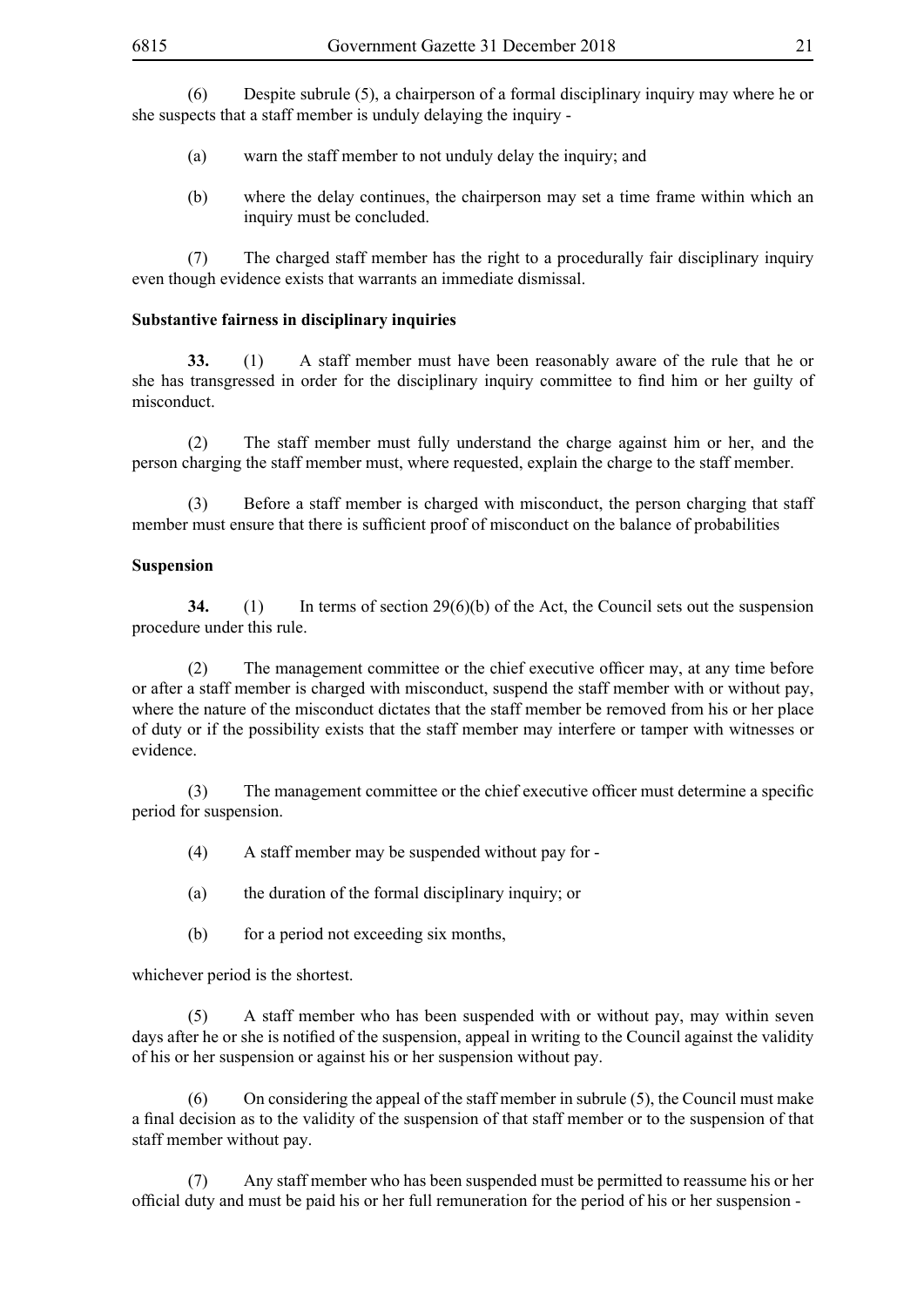- (a) if no charge of misconduct is brought against him or her under section  $29(6)(a)$ of the Act;
- (b) if he or she is found not guilty on any charge of misconduct;
- (c) if his or her appeal is upheld against any finding that he or she is guilty on any charge of misconduct; or
- (d) if an action under section  $29(6)(g)(i)(aa)$  or (bb) of the Act is taken against the staff member.

(8) Any staff member who has been suspended and against whom an action under section  $29(6)(g)(ce)$  of the Act has been taken, must assume duty at the reduced salary or the lower grade or both at the reduced salary and in the lower grade, and the reduced salary must be paid to the staff member for the period of suspension unless payment at the former higher salary has already taken place during that period.

(9) Where a staff member who was suspended without pay is found guilty of misconduct and the staff member is not discharged in terms of section  $29(6)(g)(dd)$  of the Act, his or her next annual salary increase must be deferred by a period equal to the period of suspension and that period must for the purpose of the calculation of his or her sick, vacation or bonus leave, be considered not to have been a period during which he or she was employed by the Council.

(10) The suspension of any staff member may at any time be cancelled by the Council if in its opinion the reason for the suspension has lapsed, but that cancellation of the suspension may not affect any proceedings in connection with the charge of misconduct.

# **Persons conducting disciplinary inquiry**

**35.** (1) Subject to section 27(1)(b) of the Act, the following persons must be appointed, unless already designated under that section in which case the management committee must appoint an alternative person, in addition to a person designated to conduct an inquiry -

- (a) the relevant head of department who acts as chairperson of the proceedings;
- (b) a staff member from the human resources department; and
- (c) a staff member who is considered in the circumstances to have skill or knowledge in the field in which the staff member is charged with misconduct.

 (2) Where a disciplinary hearing is held against the chief executive officer or a head of department under this rule, the person designated by the Minister in section 29(6) of the Act to inquire into the charge, must act as the chairperson of the disciplinary committee and must appoint the following persons to conduct the formal disciplinary inquiry -

- (a) the head of the human resources department, or where he or she is charged with misconduct, another head of department in the Council;
- (b) the chief executive officer, or where he or she is charged with misconduct, a head of department, other than the head of department appointed under paragraph (a);
- (c) a person who is considered in the circumstances to have skill or knowledge in the field in which the chief executive officer or the head of department is charged with misconduct; and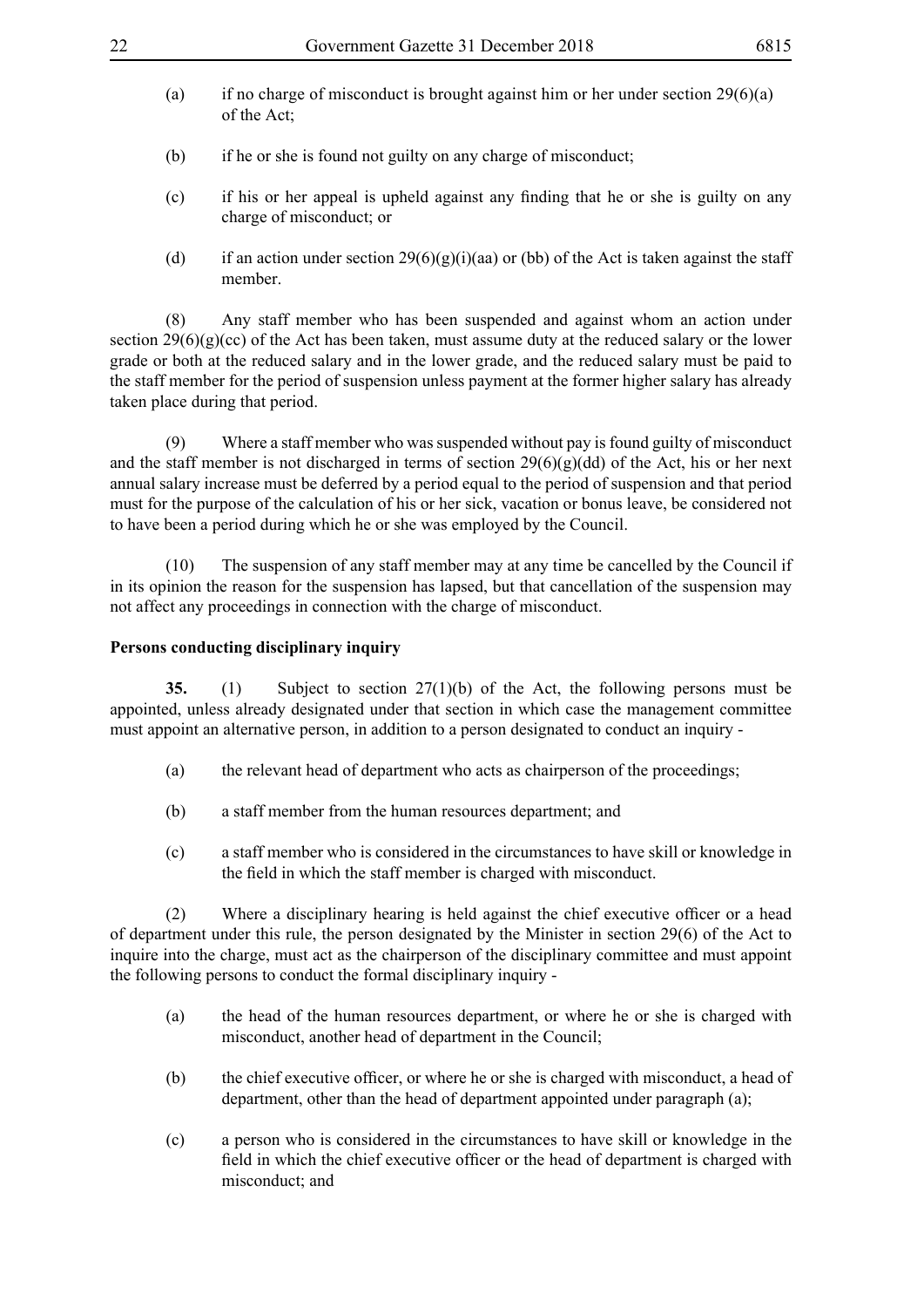(3) The staff member designated to inquire into the charge as contemplated in section 29(6) of the Act, must act as an investigating officer, collecting evidence and leading the inquiry against the staff member so charged with misconduct.

## **Appeals**

**36.** (1) This rule is subject to the appeal procedures set out in section  $29(6)(g)(ii)$ and (h)(ii) of the Act.

(2) An appeal in terms of section  $29(6)(f)(ii)$  or  $(g)(ii)$  of the Act must be lodged on Form C or in writing closely resembling the format of Form C, and must be delivered within seven days of notification of the decision in section  $29(6)(f)(i)$  of the Act or within seven days of the notification of the action taken in section  $29(6)(g)(i)$  of the Act to the Council and to the head of the human resources department.

(3) A staff member appealing against the outcome of the inquiry, may appeal on the following grounds -

- (a) an error of fact or in law which lead to a wrongful conviction in terms of section  $29(6)(g)(ii)$  of the Act;
- (b) severity of the penalty or the action taken in terms of section  $29(6)(h)(ii)$  of the Act;
- (c) procedural and substantive inconsistencies and unfairness in terms of but not limited to the provisions of rule 33 or 34; or
- (d) a discovery of new evidence discovered after the conviction that could lead to an acquittal of the charges against him or her.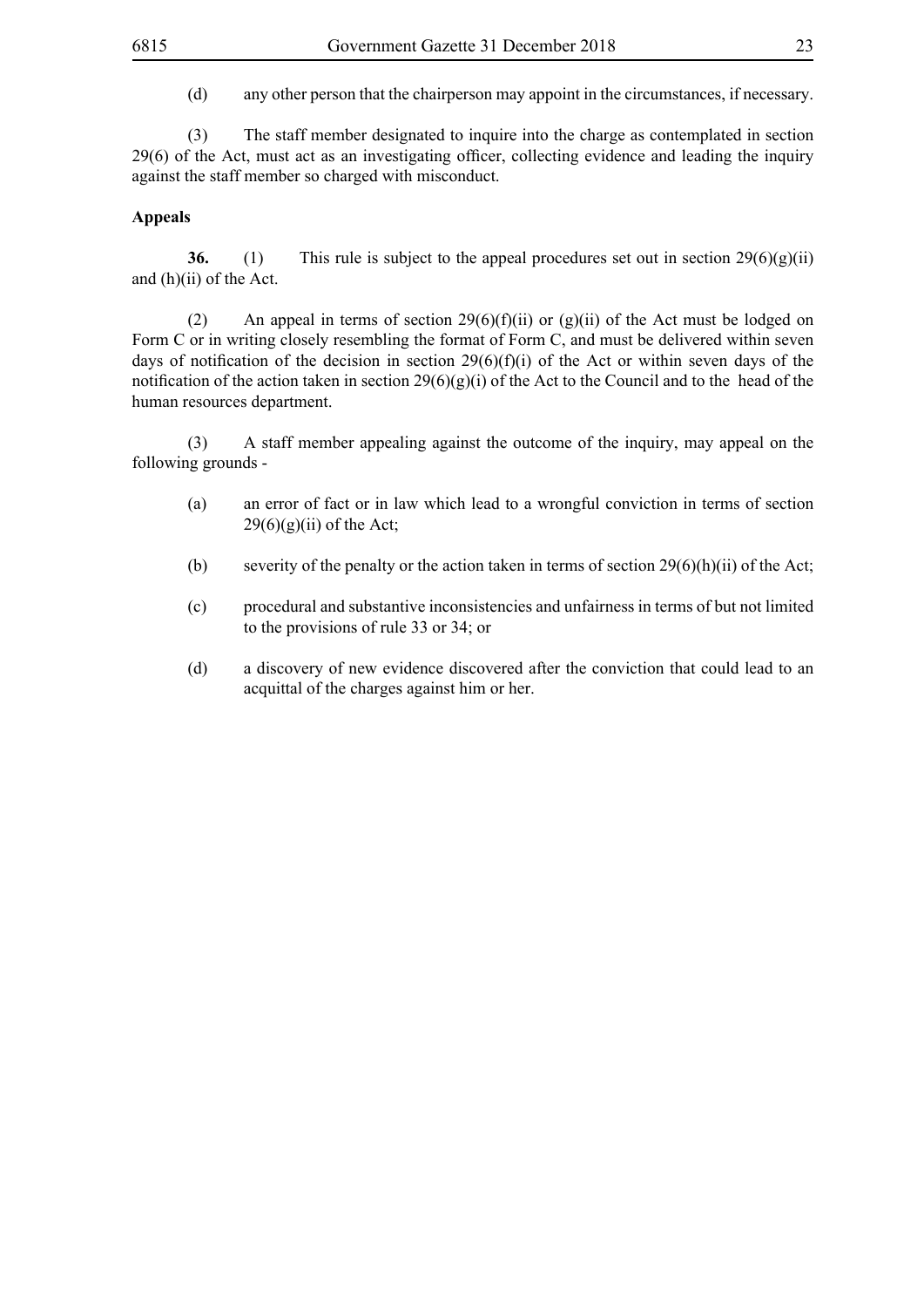# **FORM A**

# **DISCIPLINARY FORM**

| To:                       |                                                                         | From:     |                                                                            |
|---------------------------|-------------------------------------------------------------------------|-----------|----------------------------------------------------------------------------|
| Staff member's<br>name:   |                                                                         | Division: |                                                                            |
|                           | Nature of Disciplinary Measure: [Indicate with an $X$ the action taken] |           |                                                                            |
|                           | Counselled [no disciplinary action taken]                               |           |                                                                            |
|                           | Verbal Warning                                                          |           |                                                                            |
|                           | (Minimum 3 months, maximum 6 months)                                    |           | Written Warning (Expires three to six months from the date when the        |
|                           | (Minimum 6 months, maximum 12 months)                                   |           | Final Warning (Expires six to twelve months from the date when the warning |
|                           | applicable salary reduced to N\$  per year                              |           | Demotion / reduction in salary / fine / transfer to another department. If |
|                           | Dismissal                                                               |           |                                                                            |
|                           | The above action has been taken for the following reason(s):            |           |                                                                            |
|                           |                                                                         |           |                                                                            |
|                           |                                                                         |           |                                                                            |
|                           |                                                                         |           |                                                                            |
| <b>Date of Misconduct</b> |                                                                         |           | <b>Expiry date after action taken</b>                                      |
| Authorised person         |                                                                         |           | <b>Relevant Head of Department</b>                                         |
|                           |                                                                         |           |                                                                            |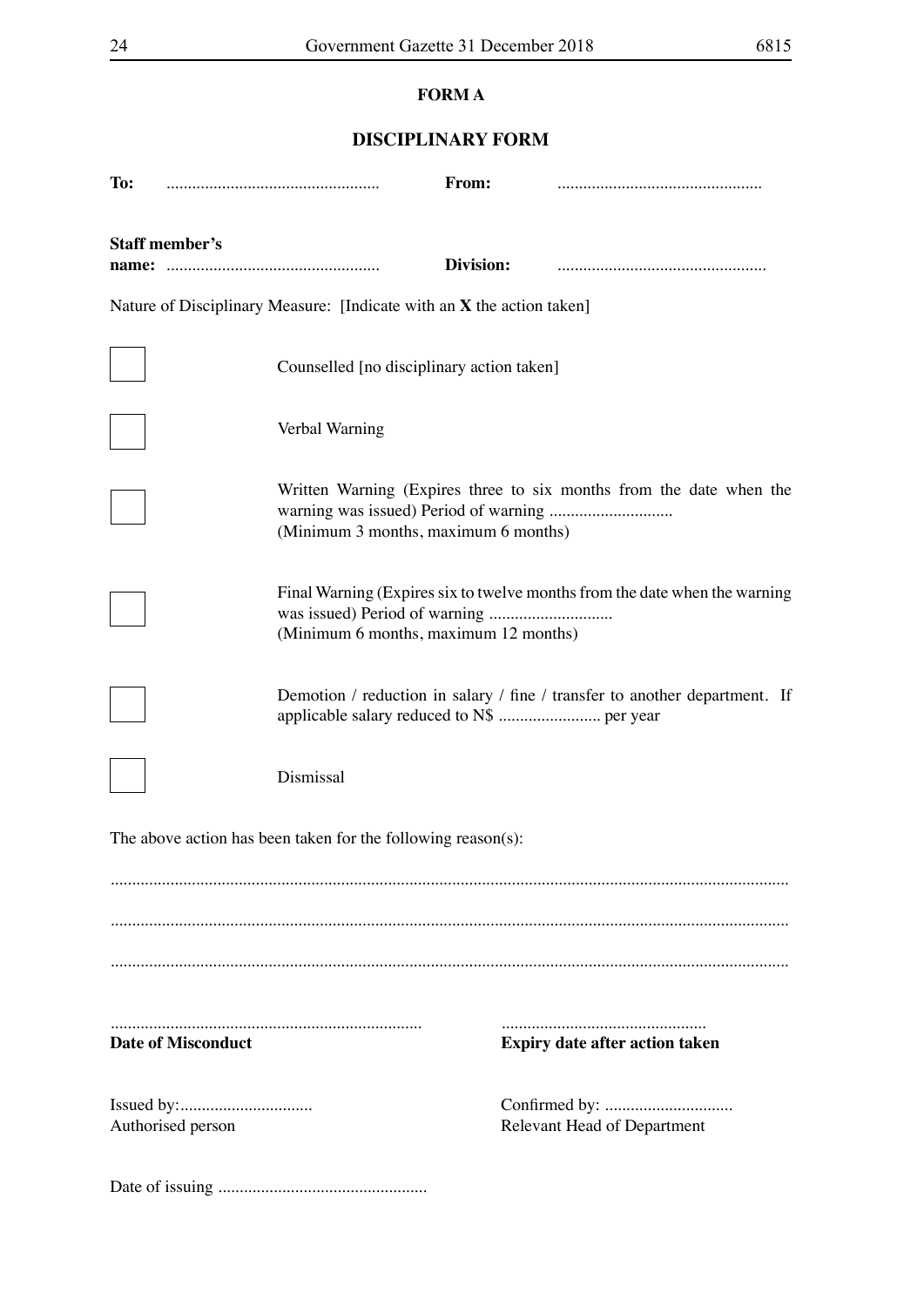|                |                                                                                           | <br>Name of staff member |                           |  |
|----------------|-------------------------------------------------------------------------------------------|--------------------------|---------------------------|--|
|                | <b>Witnessed by:</b>                                                                      |                          |                           |  |
| 1              | Human Resources Officer                                                                   |                          | Satisfied / Not satisfied |  |
| $\overline{2}$ | Shop Steward/Representative                                                               |                          | Satisfied / Not satisfied |  |
|                | Copy send to Human Resources Department and the Secretary to the Management Committee on: |                          |                           |  |

**HOD** [Relevant Department]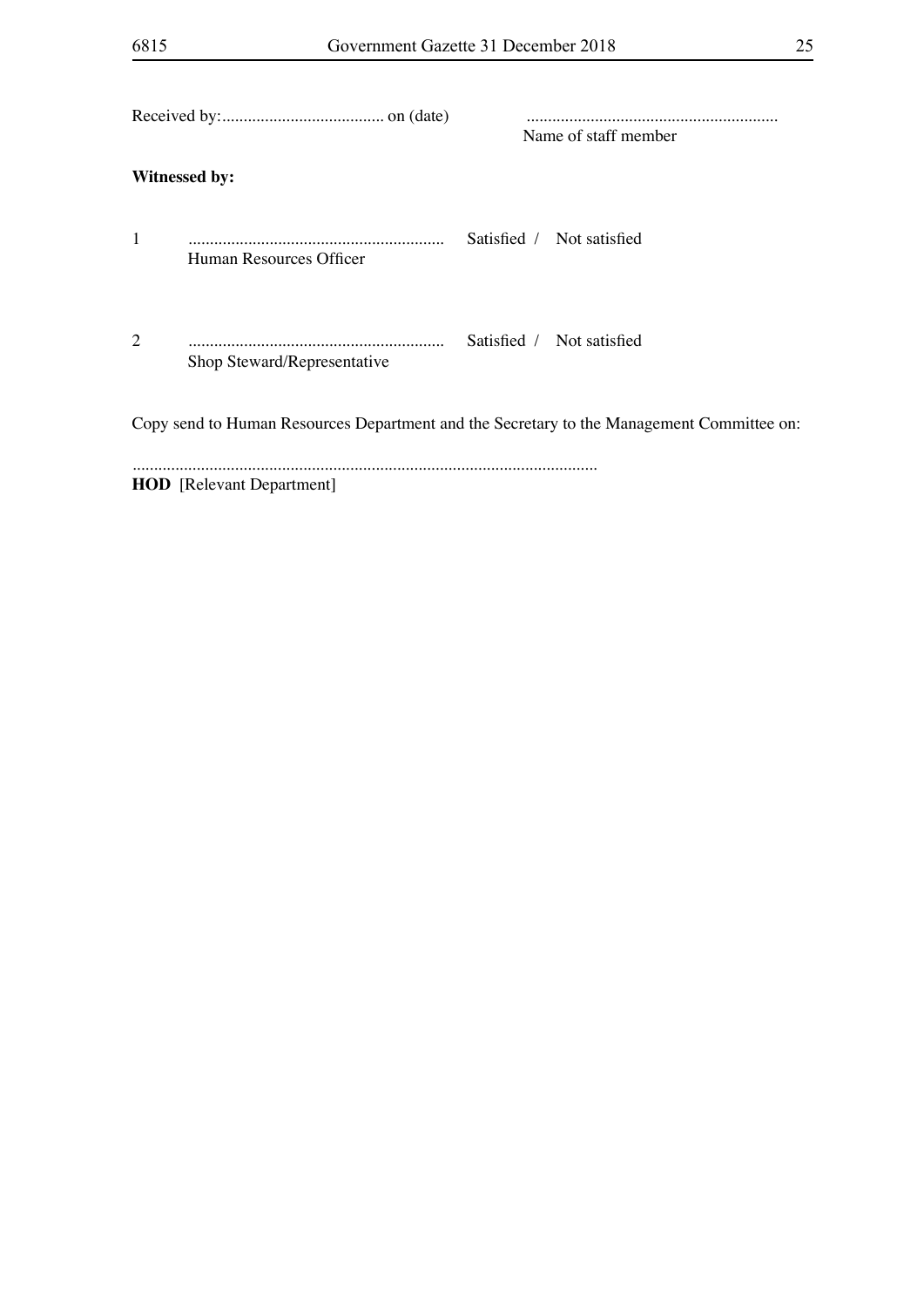# **FORM B**

# **CHARGE SHEET**

# **MUNICIPAL COUNCIL OF OTJIWARONGO**

vs.

........................................................................

Be informed that in terms of section 29(6)(a) of the Local Authorities Act, 1992, and the Personnel Rules of the Otjiwarongo Municipal Council, 2018, you are hereby charged with misconduct in that you contravened the following section(s) of the Act / rule(s) of the Personnel Rules, 2018\*:

1. ..................................................................................................................................................

 $2.$ 

Particulars of the alleged Misconduct

............................................................................................................................................................... ............................................................................................................................................................... ............................................................................................................................................................... ...............................................................................................................................................................

You are requested to plead to the abovementioned charges. Upon a plea of guilty, you are requested to furnish the Head of the Human Resources Department with a written explanation (why you are pleading guilty) within seven (7) days from the date you receive this notice.

- 1. I plead guilty / not guilty to charge 1.
- 2. I plead guilty / not guilty to charge 2.

I attach / do not attach<sup>\*</sup> a statement hereto:

...................................................................... ...................................................... **SIGNATURE DATE**

Be further informed that at the hearing, you:

- \* have the right be represented by your shopsteward, work place trade union representative, fellow staff member of your choice or any other person of your choice;
- \* the right to present your case;
- \* the right to call witnesses to give evidence in support of your case;
- \* the right to controvert evidence produced against you;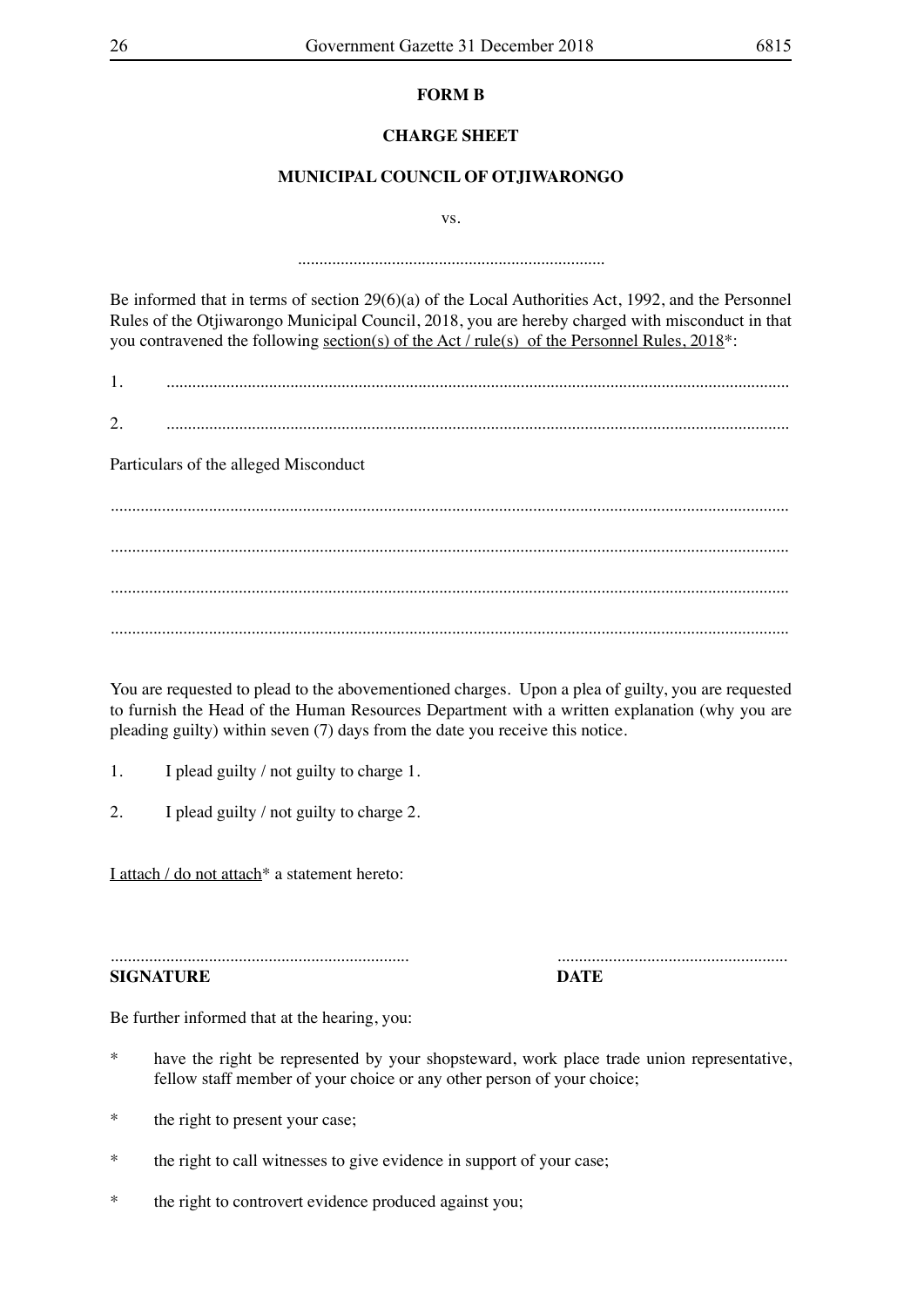- \* the right to cross-examine witnesses;
- \* the right of access to documents produced in evidence or in connection with the alleged misconduct;
- \* the right to appeal against the decision, if found guilty of misconduct; and
- \* the right to appeal against the action taken after being found guilty of misconduct.

*(\* Delete whichever is not applicable.)*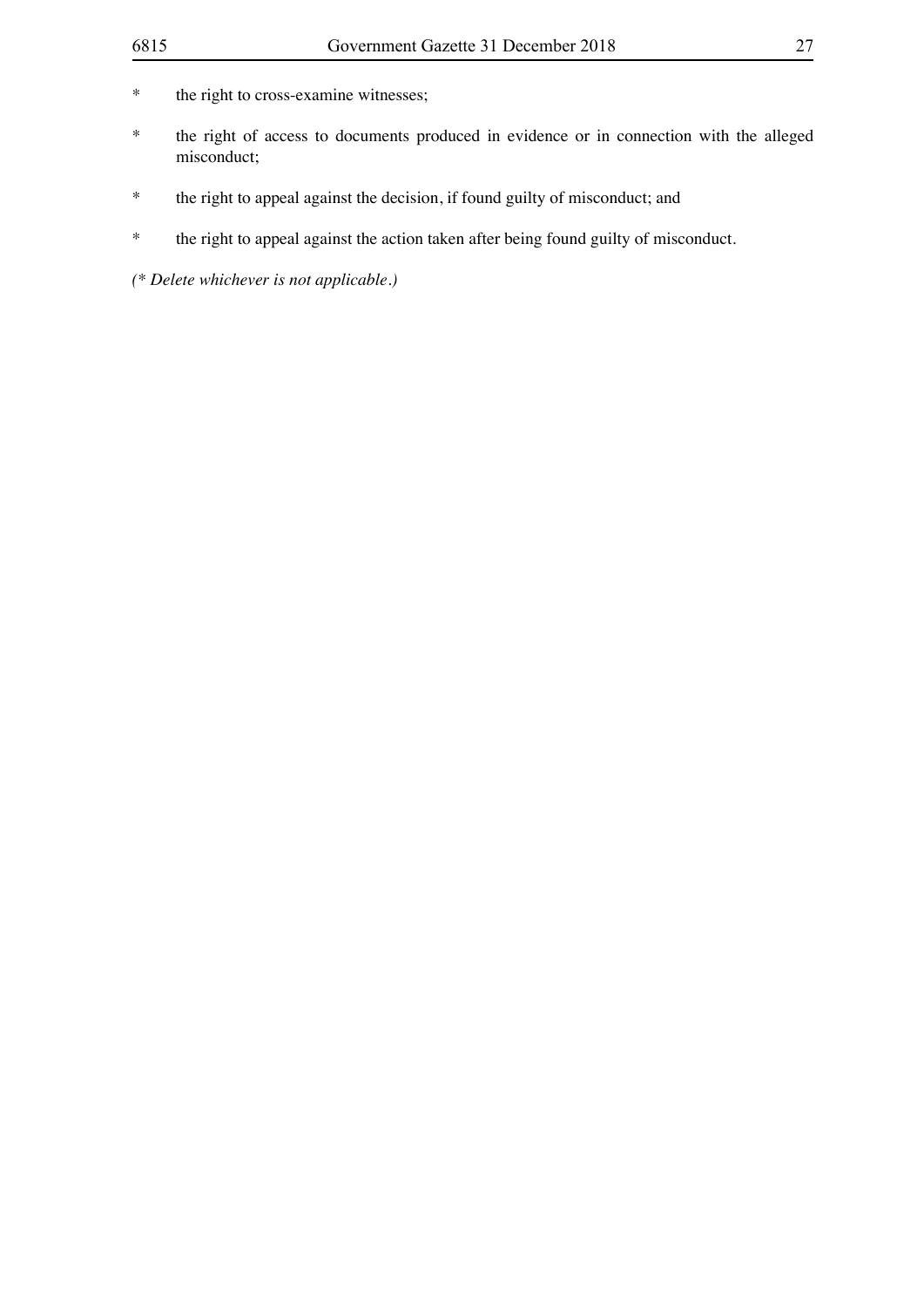#### **FORM C Rule 37(2)**

# **NOTICE OF APPEAL**

...............................................................................

And

# **THE MUNICIPAL COUNCIL OF OTJIWARONGO**

**\_\_\_\_\_\_\_\_\_\_\_\_\_\_\_\_\_\_\_\_\_\_\_\_\_\_\_\_\_\_\_\_\_\_\_\_\_\_\_\_\_\_\_\_**

**\_\_\_\_\_\_\_\_\_\_\_\_\_\_\_\_\_\_\_\_\_\_\_\_\_\_\_\_\_\_\_\_\_\_\_\_\_\_\_\_\_\_\_\_**

Kindly take Notice that I ....................................................................................................................... *(full names and surname of staff member)* hereby note an appeal against -

- (a) being found guilty of misconduct; or
- (b) the action taken upon being found guilty of misconduct; or
- $(c)$  both  $(a)$  and  $(b)$ ,

during a Formal Disciplinary Inquiry held on ..........................................., on the following grounds:

#### **1. Appeal against a decision made in terms of section 29(6)(f)(i) of the Local Authorities Act, 1992**

 The management committee or the chief executive officer has not proven on a balance of probabilities that I am guilty of misconduct, for the following reasons -

- (a) ........................................................................................
- (b) ........................................................................................
- (c) ........................................................................................

## **2. Appeal against an action taken in terms of section 29(6)(g)(i) of the Local Authorities Act, 1992**

 The management committee or the chief executive officer has taken the wrong or an unreasonable action after I was found guilty of misconduct for the following reasons:

- (a) ....................................................................................
- (b) ....................................................................................
- (c) ....................................................................................